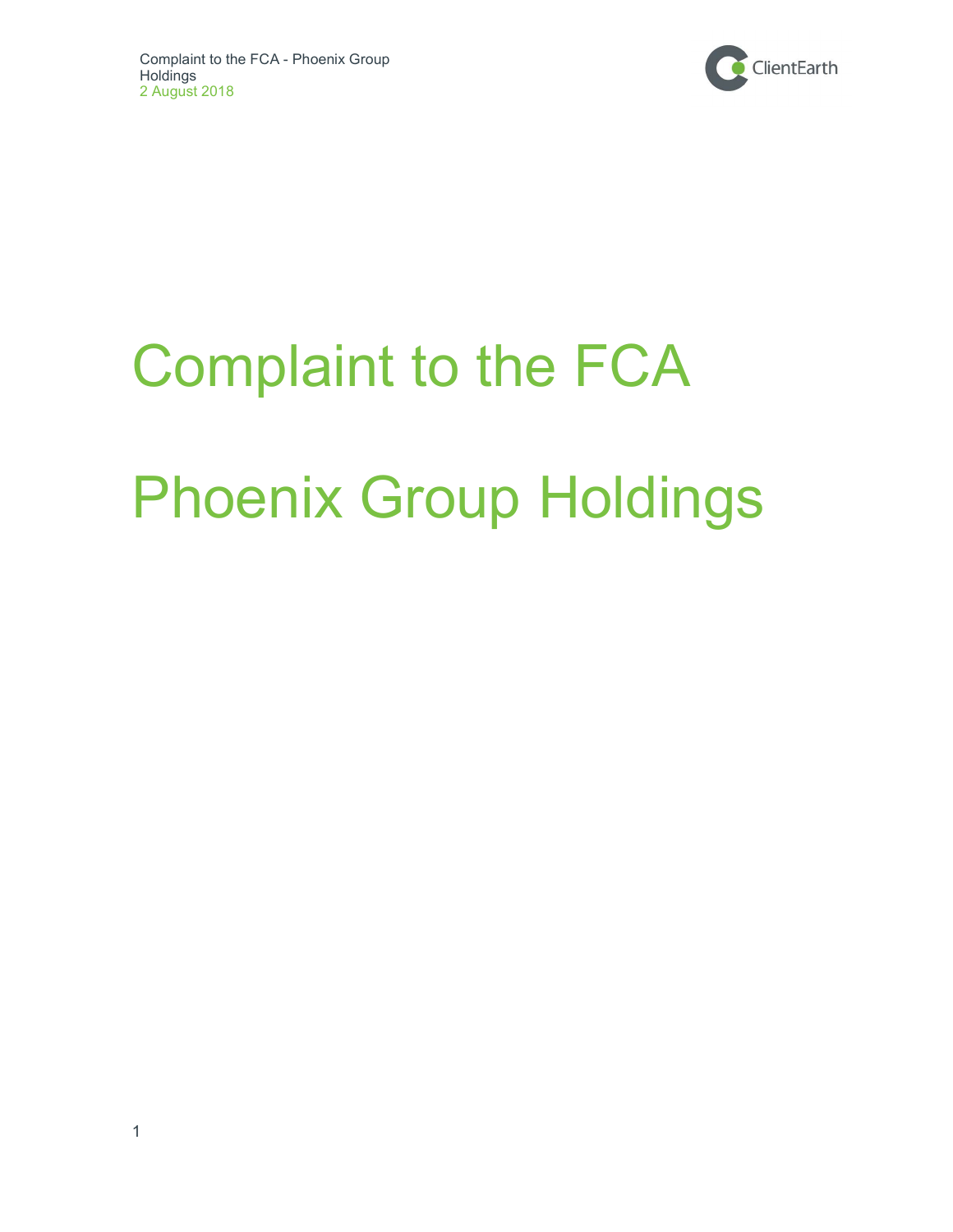

## **Contents**

| 1              |                                                                                   |
|----------------|-----------------------------------------------------------------------------------|
| $\overline{2}$ |                                                                                   |
| 2.1            |                                                                                   |
| 2.2            |                                                                                   |
| 3              |                                                                                   |
| 3.1            | The Materiality of Climate-Related Financial Risks to the Life Insurance Sector 4 |
| 3.1.1          |                                                                                   |
| 3.1.2          |                                                                                   |
| 3.1.3          |                                                                                   |
|                | 3.1.4 Regulatory Recognition of the Risks posed by Climate Change  11             |
| 3.1.4.1        |                                                                                   |
| 3.1.4.2        |                                                                                   |
| 3.1.4.3        |                                                                                   |
| 3.1.5          |                                                                                   |
| 3.2            |                                                                                   |
| $\overline{4}$ |                                                                                   |
| 5              |                                                                                   |
| 6              |                                                                                   |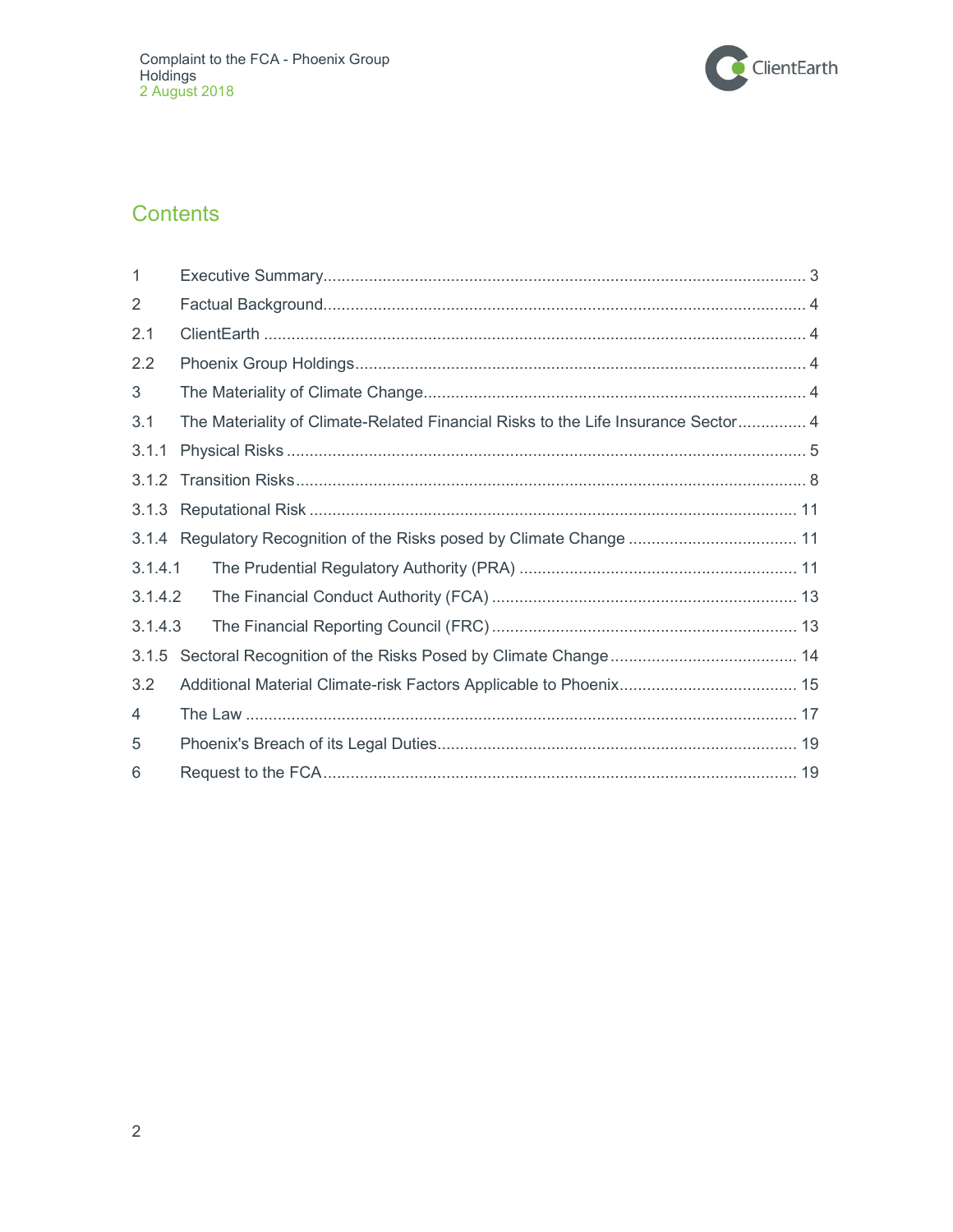

# 1 Executive Summary

- 1. Phoenix Group Holdings ("Phoenix") is a closed life assurance fund consolidator that manages and acquires closed life and pension funds via its subsidiaries. It operates primarily in the United Kingdom and has a premium listing on the London Stock Exchange. It is a member of the FTSE 250 index.
- 2. The purpose of this complaint (the "**Complaint**") is to bring two breaches of Phoenix's legal duties to the attention of the Financial Conduct Authority ("FCA").
- Climate change is a principal risk affecting the life insurance sector. Furthermore, Phoenix's business model may be particularly vulnerable to climate change risks. An analysis of both the general and specific risks posed by climate change is presented in section (3) of this Complaint.
- Phoenix is legally obliged to disclose the principal risks and uncertainties affecting its business in its annual report. A detailed discussion of the relevant provisions is given in section (4) of this Complaint.
- 5. Notwithstanding the above, Phoenix has failed to mention climate change in its annual report at all. As a result, it is in breach of its legal duties under DTR 1A.3.2 R and DTR 4.1.8 R of the Disclosure Guidance and Transparency Rules ("DTRs"). Further details are given in section (5) of this Complaint.
- The FCA is responsible for enforcing the provisions of the DTRs. Accordingly, ClientEarth requests that the FCA i) imposes a financial penalty in an amount it considers appropriate, and ii) requires Phoenix to publish information so as to rectify the deficiencies in its annual report.
- 7. In the alternative, ClientEarth requests that the FCA publicly censure Phoenix for its failure to meet its legal duties. These submissions are detailed in section (6) of this Complaint.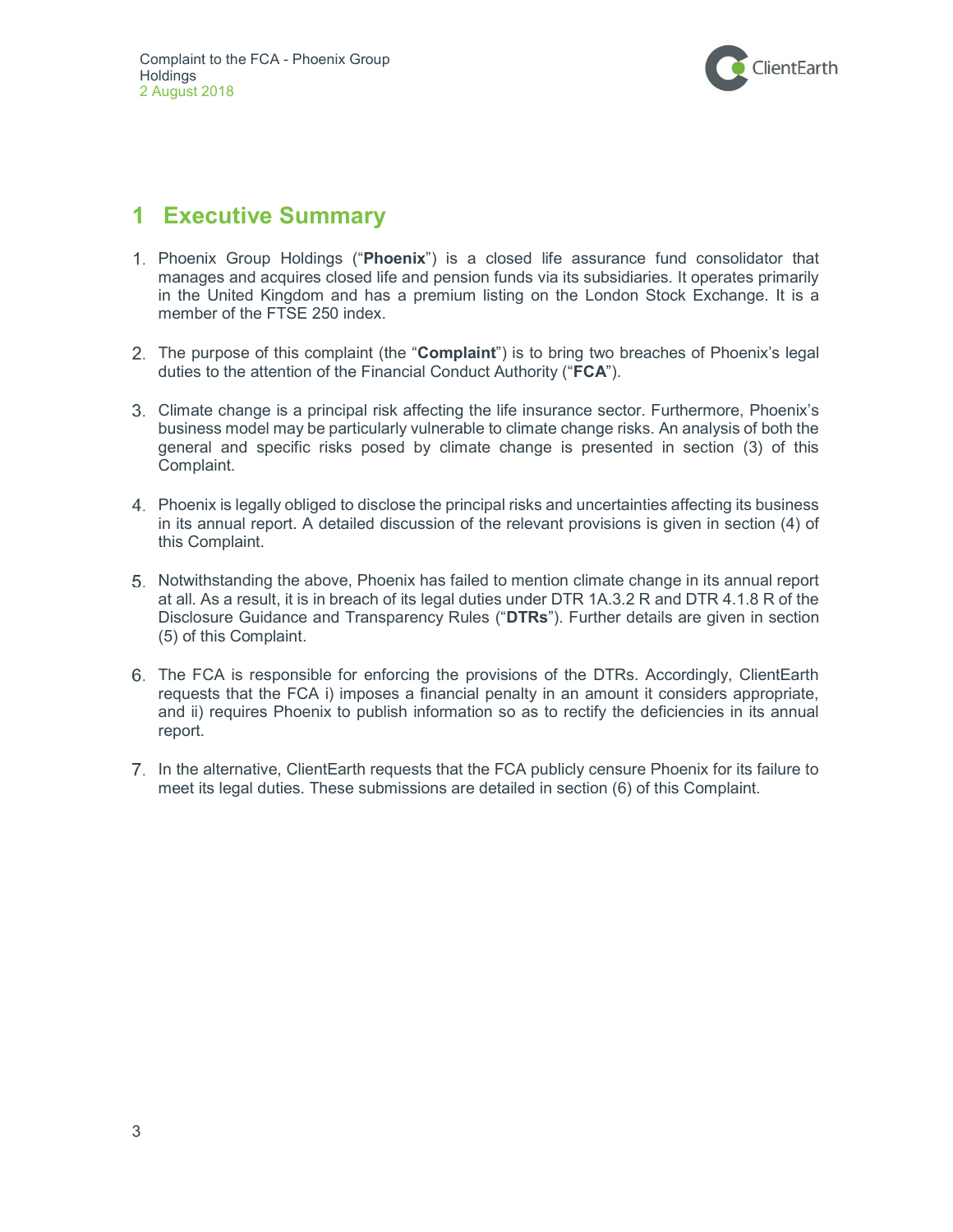

# 2 Factual Background

## 2.1 ClientEarth

 ClientEarth is a non-profit environmental law organisation based in London, Brussels, Warsaw and Beijing. ClientEarth's Climate Finance initiative analyses the legal implications of climate change-related risk for a wide spectrum of market participants, including insurance companies and regulators. We also engage and conduct advocacy with these stakeholders in relation to the specific and systemic risks of climate change.

## 2.2 Phoenix Group Holdings

- Phoenix is incorporated in the Cayman Islands (Registered Company No. 202172). It is a closed life assurance fund consolidator that primarily manages and acquires closed life and pension funds.
- 10. Phoenix's core business segment is Phoenix Life, which consists of four operating life companies and its distribution business, Sunlife. It has over 5.6 million policyholders and £74 billion of assets under management.
- 11. Phoenix has had a premium listing on the main market of the London Stock Exchange since 5 July 2010. Their shares are included in the FTSE 250 index.
- This Complaint relates to the annual report produced by Phoenix for the year ending 31 December 2017.

# **The Materiality of Climate Change**

13. In order to understand whether Phoenix has a legal duty to report on climate change-related financial risks, it is first necessary to understand the nature and extent of those risks. This section therefore considers how climate change-related risks are material to i) the life insurance sector generally, and ii) Phoenix specifically.

## 3.1 The Materiality of Climate-Related Financial Risks to the Life Insurance **Sector**

14. Over the last few years, there has been a growing awareness of the risks which climate change pose to the life insurance sector.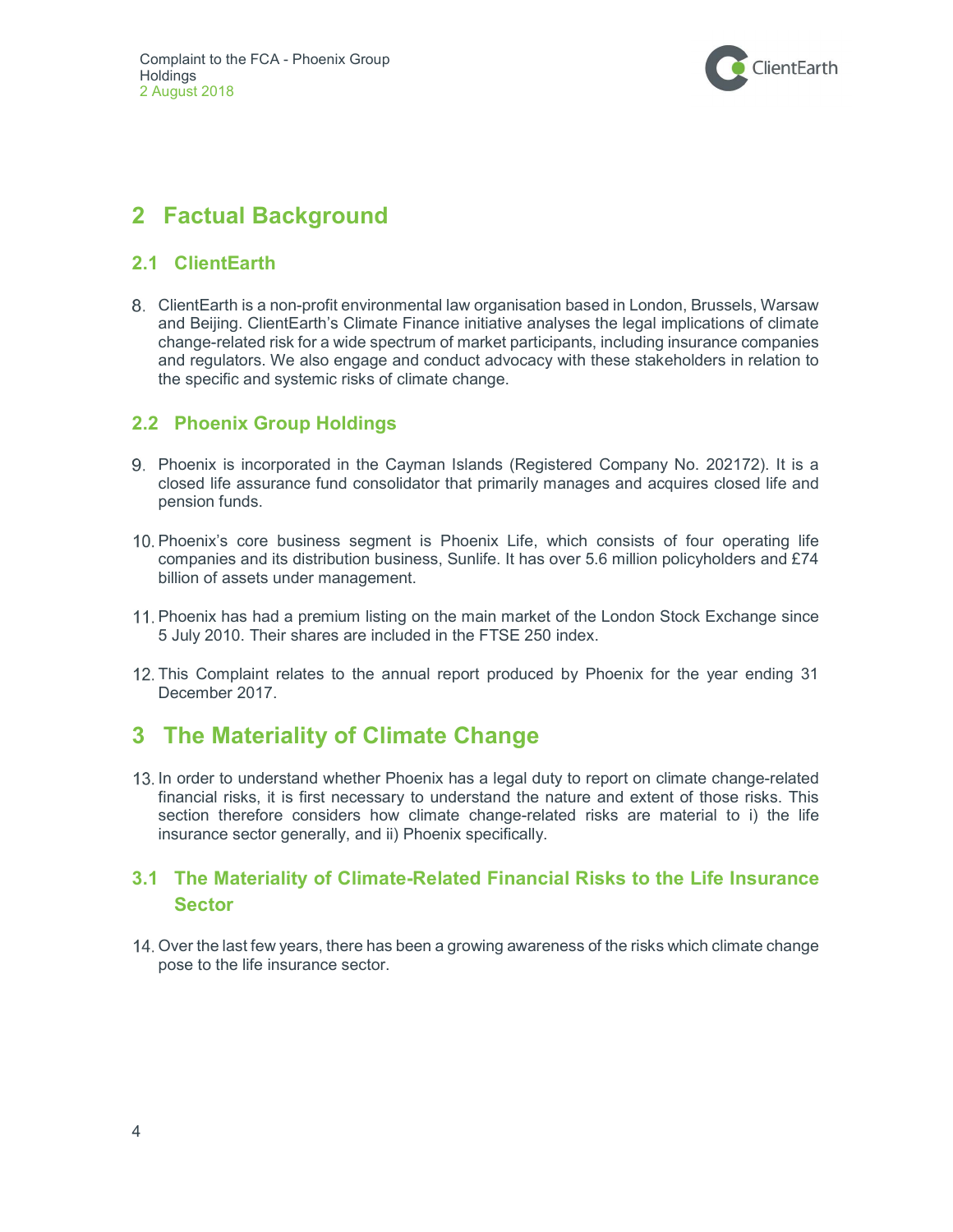

- 15. The Prudential Regulatory Authority's ("PRA") seminal paper, "The Impact of Climate Change on the UK Insurance Sector"<sup>1</sup> published in September 2015 provided an overview of some of these risks. Notably, its analysis suggested that "there is potential for climate change to present a substantial challenge to the business model of insurers."<sup>2</sup>
- The paper categorised the challenges posed by climate change into physical, transition, and liability risks. This Complaint shall adopt the same terminology. It includes a short summary of how physical risks and transition risks affect life insurers, plus an additional discussion of reputational risk.
- Following these summaries, the recognition of these risks by financial regulators and the insurance sector shall be addressed.

#### 3.1.1 Physical Risks

- 18. The Intergovernmental Panel on Climate Change ("IPCC") is the pre-eminent global scientific authority on climate change. The IPCC anticipates that the impacts of climate change will include:
	- a. extreme precipitation events intensifying and becoming more frequent;
	- b. a continued rise in global sea levels and increased coastal flooding; and
	- c. more frequent heat waves which persist over longer durations, and increased prevalence of drought and wildfires.<sup>3</sup>
- The broad scientific consensus is that increasing global temperatures will have a significant impact on weather-related natural catastrophes, and will account for an increasing proportion of natural catastrophe losses.<sup>4</sup>
- The IPCC has identified key climate-related risks that span sectors and regions. An example is systemic risks arising from extreme weather events which lead to a breakdown of infrastructure networks and critical services.<sup>5</sup>
- All these risks are likely to cause direct damage to property, as well as business disruption. Analysis by Swiss Re has shown that total economic losses from natural catastrophes in 2017

<sup>&</sup>lt;sup>1</sup> Bank of England (2015). "The impact of climate change on the UK insurance sector: A Climate Change Adaptation Report by the Prudential Regulation Authority" September 2015.

<sup>&</sup>lt;sup>2</sup> Ibid, pg. 5.

<sup>&</sup>lt;sup>3</sup> IPCC (2014) "Climate Change 2014: Synthesis Report. Contribution of Working Groups I, II and III to the Fifth Assessment Report of the Intergovernmental Panel on Climate Change [Core Writing Team, R.K. Pachauri and L.A. Meyer (eds.)]." IPCC, Geneva, Switzerland.

<sup>4</sup> Ibid. 5 Ibid pg. 65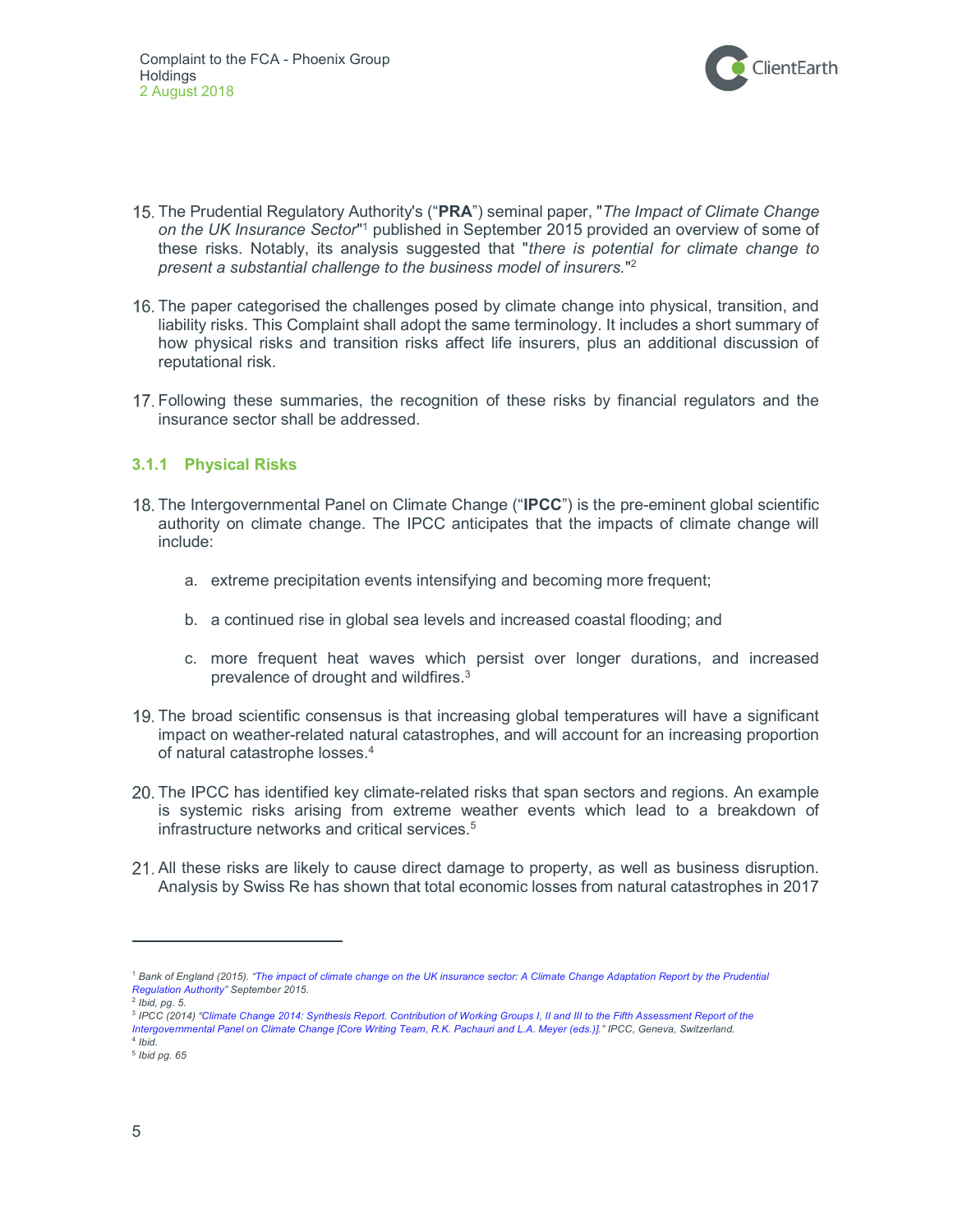

were around \$330 billion (£250 billion)<sup>6</sup>. According to a 10-year rolling average, economic losses due to catastrophes has grown by 5.9%.<sup>7</sup>

Relevantly, assets are becoming highly concentrated in urban areas. $8$  For these areas in particular, the IPCC states that:

> "climate change is projected to increase risks for people, assets, economies and ecosystems, including risks from heat stress, storms and extreme precipitation, inland and coastal flooding, landslides, air pollution, drought, water scarcity, sea level rise and storm surges." 9

- On this point, the Lloyds' City Risk Index discusses the economic consequences of climate change for the cities in its index. It anticipates that climate events will cost those cities \$122.98 billion (£93.91 billion) every year, and that this sum will grow as extreme weather events become more frequent and severe.<sup>10</sup>
- This vulnerability is expected to result in credit downgrades for municipalities that do not engage in addressing climate change threats. Local governments are more likely to default where they suffer direct financial losses due to climate change and sea level rise, combined with a decreasing tax base resulting from water hazards.<sup>11</sup>
- 25. In the same vein, the Union of Concerned Scientists ("UCS") recently published a report which found that sea level rise will put billions of dollars of property at risk. Their analysis concludes that more than 300,000 of today's homes and commercial properties in the coastal United States are at risk of chronic disruptive flooding within the next thirty years.
- 26, Accordingly, the value of real estate is expected to fall in flood-prone areas. The UCS concluded that "the cliff's edge of a real estate market deflation due to flooding and sea level rise is already visible for many communities". $12$
- 27. However, climate change is not only likely to result in increased property damage. Climate change will also impact supply chains, distribution networks, customers, and markets.<sup>13</sup>
- Accordingly, the indirect effects of climate change could also affect the value of investment portfolios, e.g. business interruption due to extreme weather events could lead to bond

- <sup>7</sup> Swiss Re Institute (2018), sigma No 1/2018. "Natural Catastrophes and Man-Made Disasters in 2017: A Year of Record-Breaking Losses".
- <sup>8</sup> ClimateWise (2017). "Insurable Cities: ClimateWise Principles Independent Review 2017" University of Cambridge Institute for Sustainability Leadership and PwC.
- <sup>9</sup> IPCC (2014), pg 69.

<sup>6</sup> All GBP £ figures in this Complaint are approximate based on an exchange rate of 1 USD = 0.763487 GBP.

<sup>&</sup>lt;sup>10</sup> Lloyd's of London (2018). "Lloyd's City Risk Index: Executive Summary".

<sup>11</sup> Miller, John A., (2018). "Credit Downgrade Threat as a Non-regulatory Driver for Flood Risk Mitigation and Sea Level Rise Adaptation" Master of Environmental Studies Capstone Projects. 73.

<sup>12</sup> Union of Concerned Scientists (2018). "Underwater: Rising Seas, Chronic Floods, and the Implications for US Coastal Real Estate". pg 25. <sup>13</sup> European Bank for Reconstruction and Development (2018). "Advancing TCFD guidance on physical climate risks and opportunities."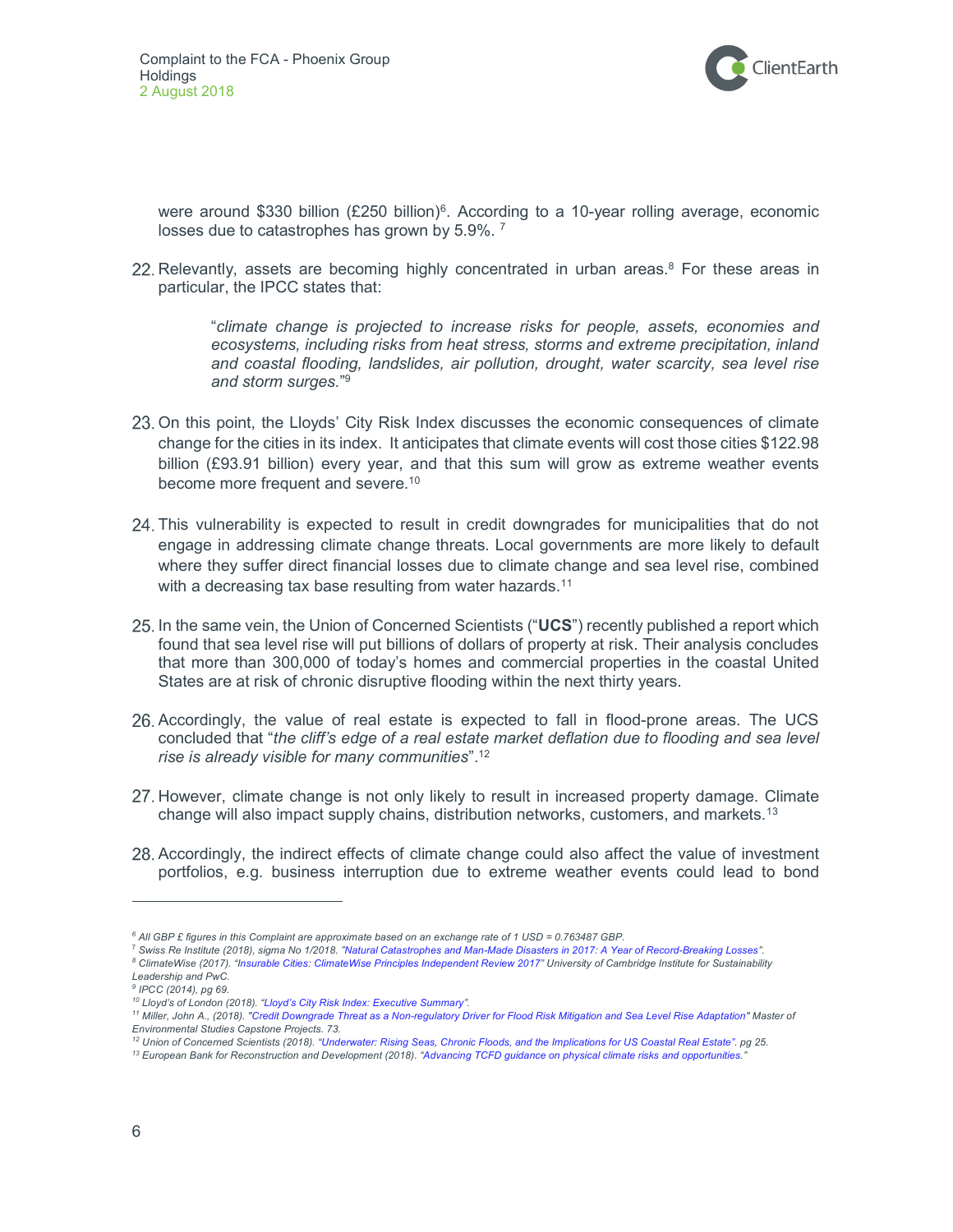

defaults or share price reductions.<sup>14</sup> Given the global nature of the supply chain in many sectors, the impact could be profound.

29. In many cases, companies have a poor understanding of the exposure that their supply chains have to extreme weather events. Nick Wildgoose, the Global Supply Chain Product Leader of Zurich Insurance Group, states that:

"Most companies in our interconnected world depend fundamentally on their supply chain. There's hardly anybody running industry now that doesn't. And I'm afraid to say that many of these companies still fail to understand where their critical suppliers are, from an extreme-weather point of view."<sup>15</sup>

- A recent example is the catastrophic flooding in Thailand during 2011. The floods resulted in extensive damage to commercial properties and business interruption losses. The high losses were ascribed to a combination of the following factors:
	- a. Thailand's role in the global manufacturing supply chain;
	- b. the scale of the affected areas;
	- c. a high concentration of property values;
	- d. high insurance penetration; and
	- e. insufficient pre-disaster preparedness.<sup>16</sup>
- These risks are highly relevant to life insurers as they may detrimentally impact on the value of their investment portfolios. Such impacts could result from downgrades to national bonds, municipal bonds and corporate bonds due to an increased likelihood of default. There may also be sharp reductions in the value of climate-vulnerable companies and real estate. Finally, climate change may significantly increase the risk of investments which are secured against real estate.
- 32. In addition, climate change may affect life insurers' liabilities. Increasing climate change is expected to adversely affect mortality and morbidity due to increases in heat-related human deaths, and the spread of vector-borne and water-borne diseases.<sup>17</sup> According to the Lancet Commission, a growing and ageing human population combined with coastal migration could

<sup>15</sup> "Interconnected Risks Put Global Businesses in Path of Extreme Weather Events" Bloomberg 6 June 2018. Accessed via https://www.bloomberg.com/news/sponsors/zurich/interconnected-risks-put-global-businesses-in-path-of-extreme-weatherevents/?adv=6712&prx\_t=1LgDAAAAAAFEANA on 10 July 2018.

<sup>14</sup> Bank of England, 2015.

<sup>&</sup>lt;sup>16</sup> Swiss Re Institute (2012), sigma no 2/2012. "Natural catastrophes and man-made disasters in 2011: historic losses surface from record earthquakes and floods".

<sup>17</sup> IPCC, (2017).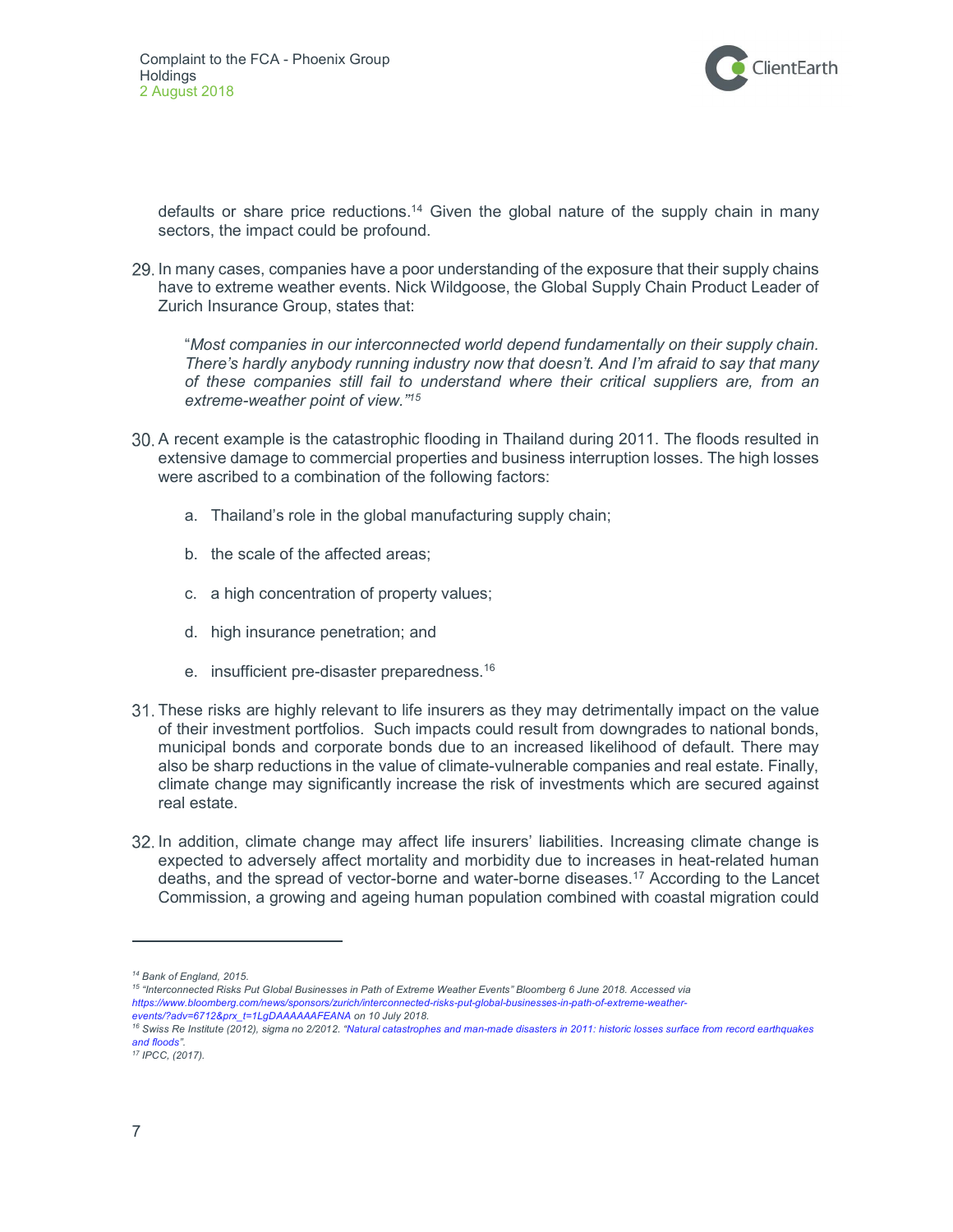

also exacerbate vulnerability to climate risks.<sup>18</sup> Life insurers could therefore suffer higher than expected losses.

- 33. It should be noted that the risks discussed in this section are all driven by the same underlying driver, climate change. With that in mind, the potential correlation between these risks should be evaluated and reflected in decision-making processes.
- The physical risks of climate change therefore present a material business risk to life insurers.

#### 3.1.2 Transition Risks

- The Paris Agreement entered into force in 2016 and set out a global action plan to curb dangerous climate change by holding increases in global average temperature to well below  $2^{\circ}$ C, and to pursue efforts to limit the temperature increase to 1.5 $^{\circ}$ C.
- If the world is to achieve the objectives of the Paris Agreement, a significant shift in the trajectory of carbon emissions will be required.<sup>19</sup> This transition to a low carbon economy could have a significant impact on the value of financial assets and their capital returns. These could result from policy changes, legal actions, technological changes, market responses, and reputational considerations.<sup>20</sup>
- 37. Such a transition would result in a wealth of business opportunities for many sectors.<sup>21</sup> However, it also poses serious challenges to certain sectors who do not or cannot adapt.
- In particular, the fossil fuel industry faces significant stranded asset risks as a result of the transition to a low-carbon economy. Stranded assets can be defined as assets which become obsolete or non-performing, leading to premature write-downs, devaluation or conversion to liabilities.<sup>22</sup>
- To put this into context, a study from University College London concluded that to have a 50% chance of limiting warming to  $2^{\circ}$ C, 33% of oil reserves, 50% of gas reserves, and 80% of coal reserves should remain unused.<sup>23 24</sup> Such assets are therefore especially vulnerable to being written off and becoming stranded assets.

<sup>19</sup> International Energy Agency (2017). "Energy Technology Perspective 2017: Catalysing Energy Technology Transformations, Executive Summary". <sup>20</sup> Kepler Cheuvreux Transition Research (2018). "Investor Primer to Transition Risk Analysis: Summary". Climate Scenario Compass: Climate Change & Natural Capital. 31 January 2018.

<sup>18</sup> Lancet Commissions (2015). "Health and climate change: policy responses to protect public health". June 2015.

<sup>&</sup>lt;sup>21</sup> Task Force on Climate-related Financial Disclosures (2017). "Recommendations of the Task Force on Climate-related Financial Disclosures". June 2017.

<sup>&</sup>lt;sup>22</sup> Caldecott, B. (2017). "Introduction to special issue: stranded assets and the environment" Journal of Sustainable Finance & Investment Volume 7, 2017 – Issue 1: Stranded Assets and the Environment.

<sup>&</sup>lt;sup>23</sup> McGlade, C. & Ekins, P. (2015). "The geographical distribution of fossil fuels unused when limiting global warming to 2°C" Nature volume 517, 187– 190. 08 January 2015.

<sup>&</sup>lt;sup>24</sup> Indeed, this assessment may be conservative in light of the fact that the Paris Agreement in fact aims to keep global temperature increases "well below"  $2^{\circ}$ C, rather than simply limiting them to  $2^{\circ}$ C.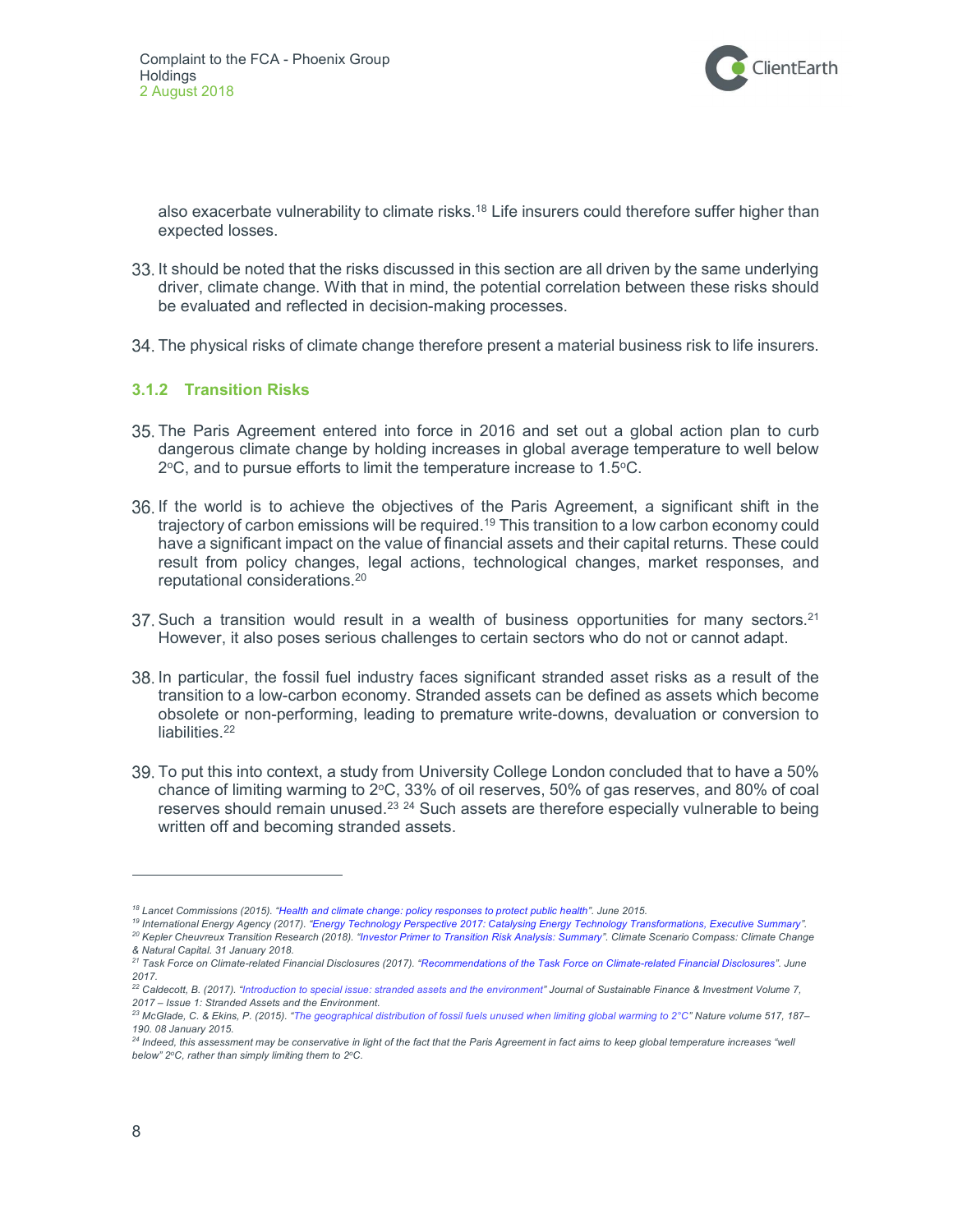

- The most striking example is that of coal. In recent years, US coal has been in drastic decline. Between 2008 and 2016, coal production fell by 38%. As a result, its share of energy generation in the US fell from 50% to 30% within the same period.<sup>25</sup>
- Financial analysts do not expect this picture to change, despite the actions of the Trump Administration, due to competitive pressure from natural gas and renewables.<sup>26</sup> Carbon Tracker estimates that the total stranded asset value for US coal owners is \$104 billion (£79 billion) for the period to 2035 under the International Energy Agency's "Beyond 2°C Scenario".<sup>27</sup>
- These issues are not unique to the US. Carbon Tracker has also found that 54% of operating coal capacity in Europe is cash flow negative today, increasing to 97% by 2030. This makes units reliant on lobbying to secure capacity market payments and avoid air pollution regulations.<sup>28</sup>
- 43. However, the fossil fuel sector is not the only sector which is exposed to transition risks. Many other sectors may also be significantly affected.
- For instance, it is anticipated that the world's biggest meat and dairy companies could surpass major fossil fuel companies as the largest climate polluters in the world within the next few decades. The top five meat and dairy corporations are already responsible for more annual greenhouse gas emissions than ExxonMobil, Shell or BP.<sup>29</sup> This footprint exposes the sector to potential changes in policy, technology, and consumer preferences in much the same way as the fossil fuel industry.
- Overall, research suggests that the combined exposure to sectors that could be affected by the climate and energy transition is about 45 – 47% of equity portfolios. However, the same research also concludes that climate-related risks tend not to be fully captured or priced in by current financial models, analyses, or recommendations.<sup>30</sup>
- 46. As a result, the Bank of England has warned that "a wholesale reassessment of prospects, as climate-related risks are re-evaluated, could destabilise markets, spark a pro-cyclical crystallisation of losses and lead to a persistent tightening of financial conditions: a climate Minsky moment.<sup>"31</sup>
- It is often assumed that these risks are contingent on governments adopting Paris-compliant policies. However, a recent study concludes that this risk exists as a result of our current

<sup>&</sup>lt;sup>25</sup> David, Schlissel, IEEFA (2018). "Can the US coal industry come back", Forum, Issue 111, The Oxford Institute for Energy Studies  $26$  Ibid.

<sup>&</sup>lt;sup>27</sup> Carbon Tracker Initiative (2017). "No country for coal gen: Below 2°C and regulatory risk for US coal power owners". September 2017.

<sup>&</sup>lt;sup>28</sup> Carbon Tracker Initiative (2017). "Lignite of the living dead: Below 2°C scenario and strategy analysis for EU coal power investors". December 2017. <sup>29</sup> Institute for Agriculture & Trade Policy and GRAIN (2018). "Emissions impossible: How big meat and dairy are heating up the planet".

<sup>30</sup> Kepler Cheuvreux Transition Research (2018).

<sup>&</sup>lt;sup>31</sup> Speech by Mark Carney, Governor of the Bank of England. "A Transition in Thinking and Action" 6 April 2018.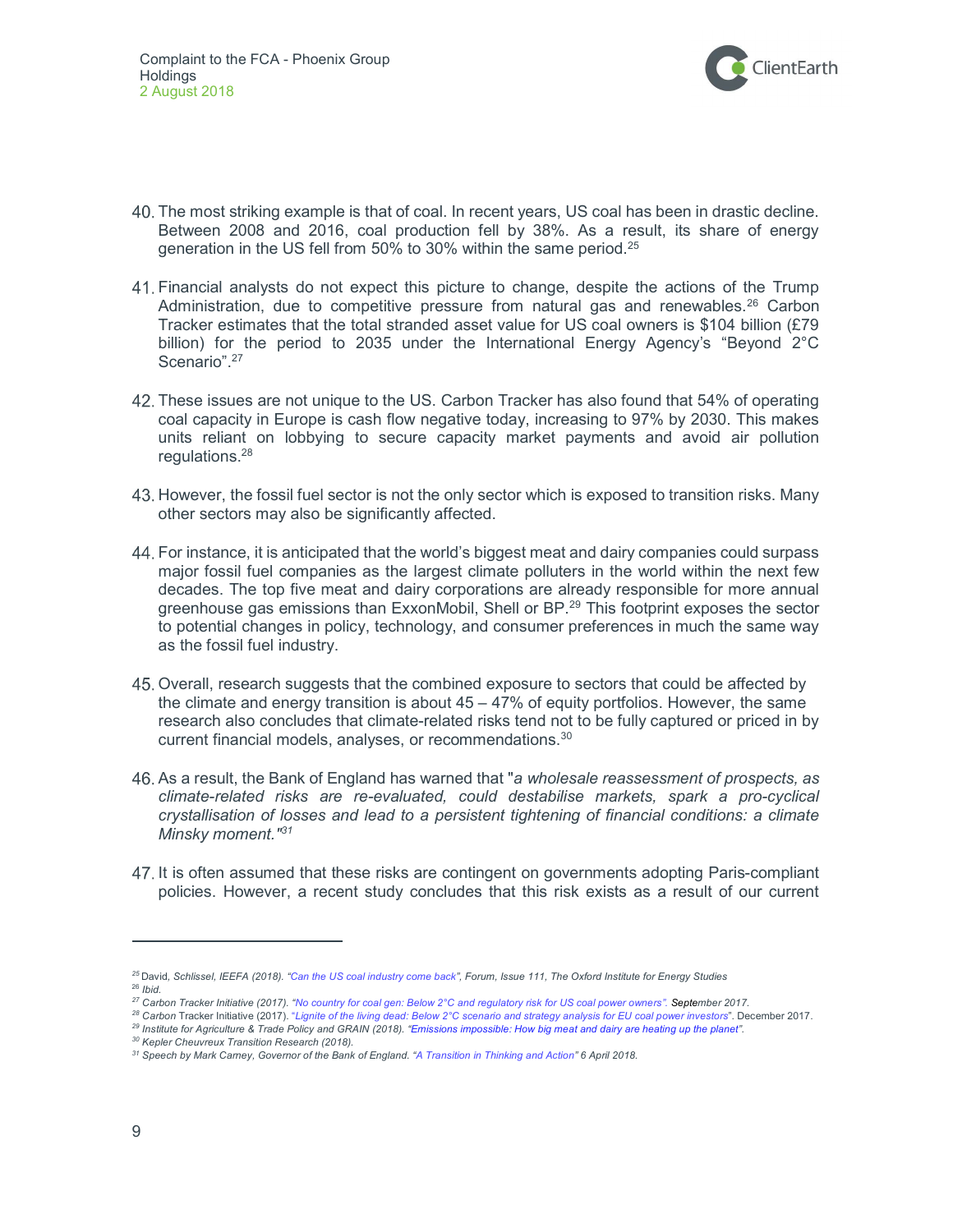

technological trajectory, regardless of whether new climate policies are adopted. Nevertheless, new climate policies may amplify the impact.<sup>32</sup>

- Consequently, it is estimated that losses from stranded fossil fuel assets alone could amount to a discounted global wealth loss of \$1 - 4 trillion (£0.8 - £3 trillion), with some regions being disproportionately affected.<sup>33</sup>
- The timeframe for these risks to crystallise is inherently uncertain and could be unexpectedly abrupt. A recent survey found that the fund management sector agreed that transition risk will significantly affect oil company valuations in the next five years, while 90% expected at least one risk to significantly impact valuation within two years.<sup>34</sup> Climate change therefore presents a short, medium and long-term risk which could detrimentally impact the value of life insurers' investment portfolios.
- 50. Partly as a response to concerns raised by the Bank of England, Lloyd's of London released a report on how stranded asset risk may affect the assets and liabilities of the (re)insurance sector. Their view was that "physical environmental change and societal response to these changes could potentially strand entire regions and global industries within a very short timeframe, with direct and indirect impacts on international insurance markets."<sup>35</sup>
- The report identifies a number of key actions that insurers could take to identify and mitigate such risks including stress-testing, screening, hedging, hiring expertise, divestment and enhanced engagement.<sup>36</sup>
- A recent analysis was also conducted by the California Department of Insurance with regard to insurers' investments.
- This analysis revealed that Californian insurers were heavily exposed to the stranded asset risks associated with coal as their portfolios were consistent with a trajectory of six degrees of warming.<sup>37</sup> This over exposure is unlikely to be confined to Californian insurers, and insurers globally should be assessing and managing their exposure to high-risk sectors such as coal.
- Transition risks are therefore a material business risk for life insurance companies which must be identified, managed and disclosed to investors.

<sup>32</sup> J.-F. Mercure et al. (2018) "Macroeconomic Impact of Stranded Fossil Fuel Assets." Nature Climate Change, Volume 8, pgs. 588–593.  $33$  Ibid.

<sup>34</sup> UKSIF and the Climate Change Collaboration (2018). "Not long now: Survey of fund managers' responses to climate-related risks facing fossil fuel companies" April 2018.

<sup>&</sup>lt;sup>35</sup> Lloyd's of London (2017). "Stranded Assets: the transition to a low carbon economy. Overview for the insurance industry." Emerging Risk Report 2017, Innovation Series: Society and Security.

 $36$  Ibid pg 28.

<sup>37</sup> California Department of Insurance. Analysis available at https://interactive.web.insurance.ca.gov/apex\_extprd/f?p=250:70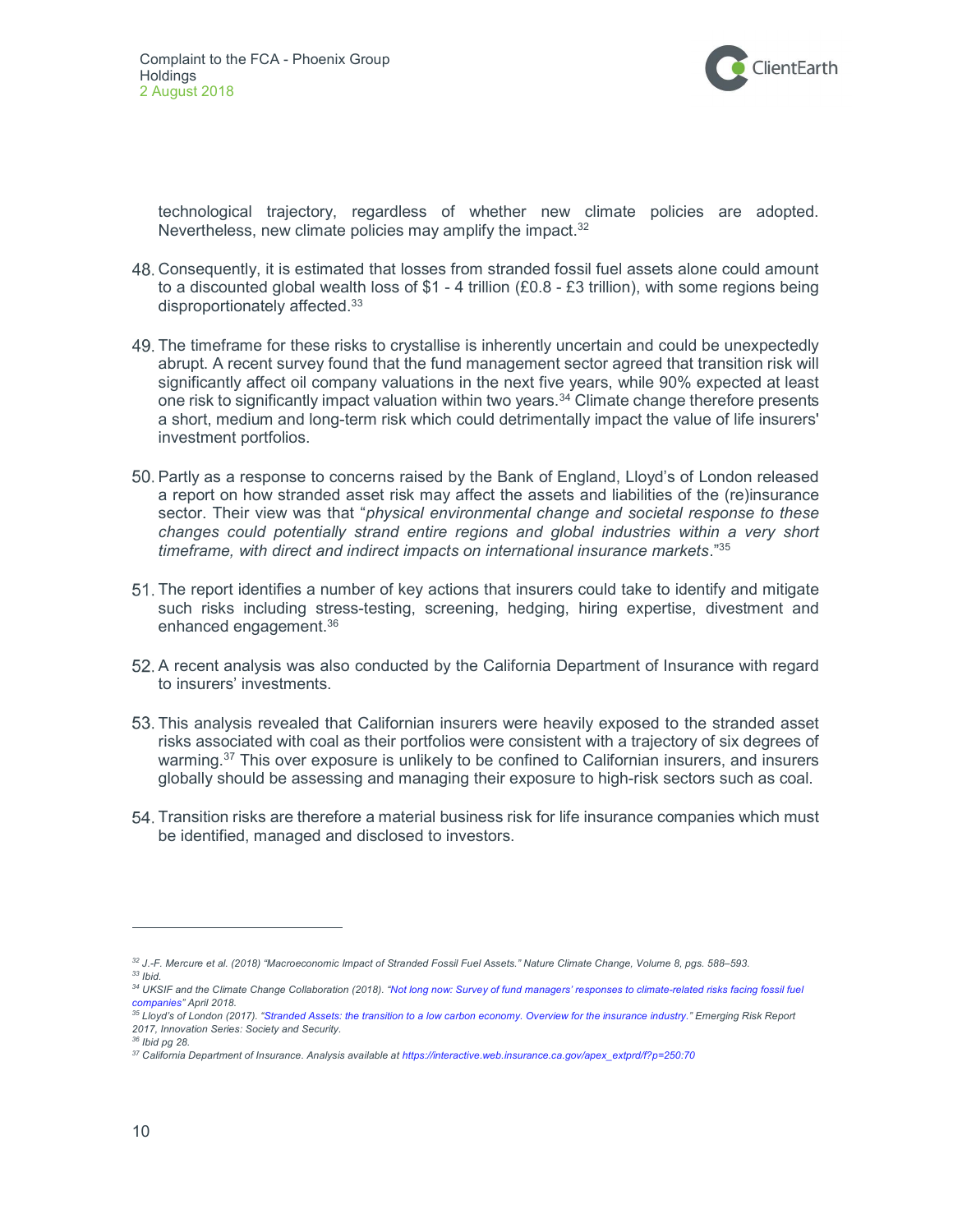

#### 3.1.3 Reputational Risk

- The role that the insurance industry plays in financing the fossil fuel sector is coming under increased public scrutiny. Prominent civil society movements, such as the Unfriend Coal campaign, are insisting that insurance and reinsurance companies cease facilitating projects that fuel climate change. To date, this mounting pressure has led to a tide of new restrictions on their investment activities.<sup>38</sup>
- Unfriend Coal estimates that nearly half of the global reinsurance market has now divested from coal. Reinsurers such as Hannover Re, Swiss Re, Munich Re, SCOR, and Lloyd's have all introduced divestment policies within the last year or two.<sup>39</sup>
- In total, seventeen (re)insurers are reported to have adopted divestment policies in respect of joint assets over \$6 trillion (£4.5 trillion). Unfriend Coal estimates that \$30 billion (£23 billion) has been withdrawn from the coal sector as a result.<sup>40</sup>
- 58. These developments are notable for two main reasons:
	- a. First, insurers who remain engaged in such activities are likely to become targeted by campaigners which could result in direct reputational damage. As increasingly ambitious policies are adopted, laggards may find it challenging to justify their inaction.
	- b. Second, they are indicative of a growing movement away from activities and investments that are contrary to the aims of the Paris Agreement. For a large part, this can be seen as a response to reputational risk. As such, reputational pressure may be a key driver of the transition risks discussed in section 3.1.2 above.

#### 3.1.4 Regulatory Recognition of the Risks posed by Climate Change

 Given the substantial challenges detailed above, climate change is a rising priority on the regulatory agenda. The risks associated with climate change and their impacts have been noted by three of the major financial regulators in the United Kingdom: the Prudential Regulatory Authority, the Financial Conduct Authority, and the Financial Reporting Council. These are discussed in turn below.

#### 3.1.4.1 The Prudential Regulatory Authority (PRA)

 The PRA is responsible for the prudential regulation of financial institutions including insurance companies. Over the last few years, the PRA has been increasingly vocal about the financial risks posed by climate change.

<sup>38 &</sup>quot;The beginning of the end for coal investment and underwriting". Published by Insurance ERM on 19 April 2018.

<sup>39</sup> Unfriend Coal (2018). "Close to half global reinsurance market divests from coal" 19 June 2018. Accessible via https://unfriendcoal.com/2018/06/19/close-to-half-global-reinsurance-market-divests-from-coal/  $40$  Ibid.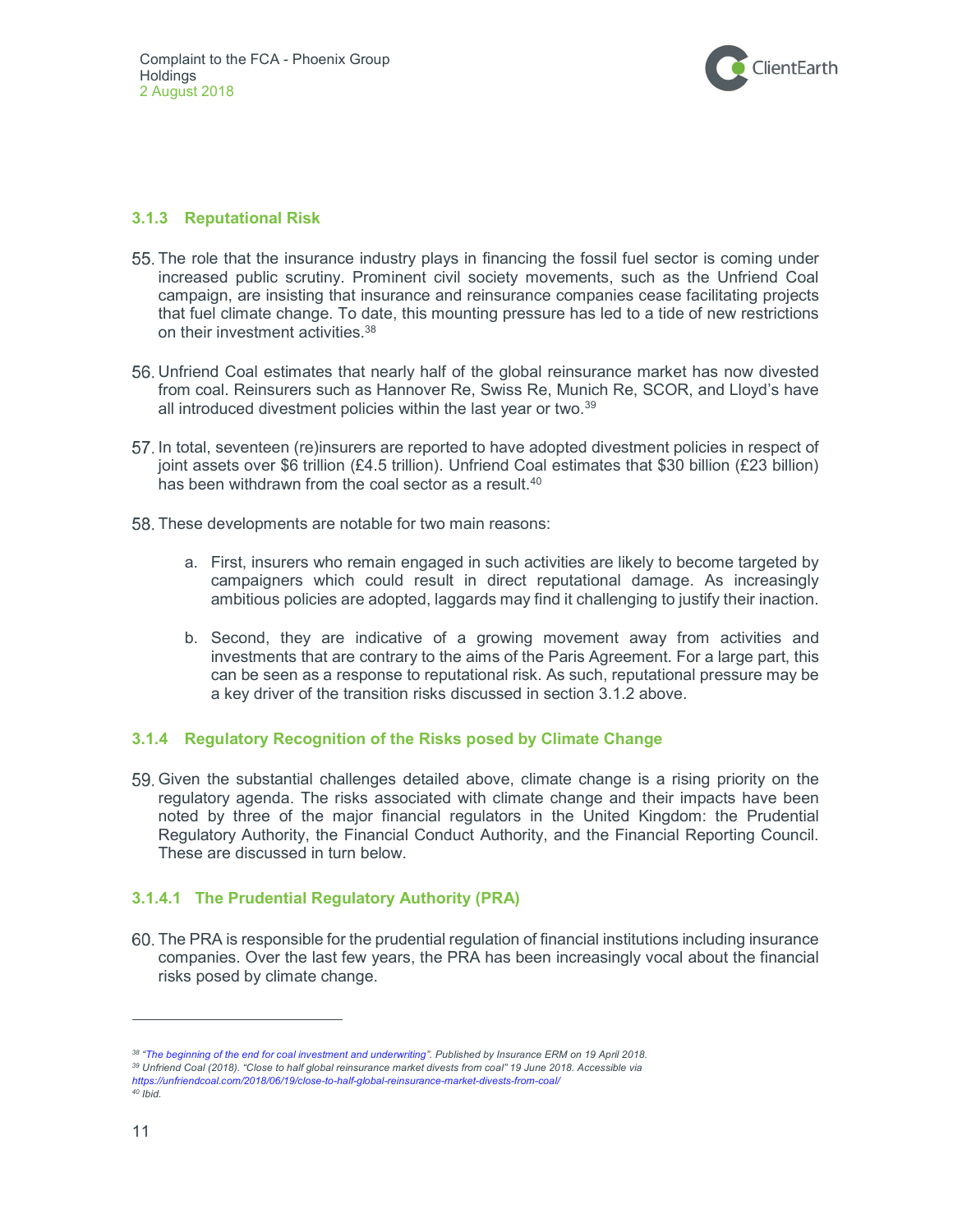

 Paul Fisher, then the Executive Director of Insurance Supervision at the PRA, identified some of the financial risks associated with climate change in a speech in early 2015. He commented that:

"insurers, as long term investors, are also exposed to changes in public policy as this affects the investment side. One live risk right now is of insurers investing in assets that could be left 'stranded' by policy changes which limit the use of fossil fuels. As the world increasingly limits carbon emissions, and moves to alternative energy sources, investments in fossil fuels and related technologies – a growing financial market in recent decades – may take a huge hit. There are already a few specific examples of this having happened."41

 The governor of the Bank of England, Mark Carney, expanded on the financial stability risks associated with climate change in a speech at Lloyd's of London in 2015.<sup>42</sup> In this speech he discussed physical, transition and liability risks facing the insurance sector. Carney remarked that:

 "Insurers are therefore amongst those with the greatest incentives to understand and tackle climate change in the short term. Your motives are sharpened by commercial concern as capitalists and by moral considerations as global citizens."

- 63. At the same time, the PRA published its report on climate change and the insurance sector as discussed above. In that report, the PRA concludes that "the *impact of physical risks arising* from climate change on investment portfolios and policyholders is likely to be of particular relevance to life insurance firms, given relatively long-term investment horizons, as well as to the PRA's objective for policyholder protection."<sup>43</sup>
- The PRA further noted that transition risk may be particularly relevant to life insurers given the relatively long-term horizon of their investments.<sup>44</sup>
- This was followed by a quarterly bulletin published by the Bank of England in 2017 which further discussed climate-related financial risks and its relevance to financial regulators.<sup>45</sup>
- Accordingly, the PRA is clearly aware of the systemic financial risks that climate change poses, and the particular vulnerabilities of the life insurance sector. Notably, it has alluded to further regulatory scrutiny of climate change risks in the future with a focus on disclosure. $46$

<sup>&</sup>lt;sup>41</sup> Speech by Paul Fisher (2015), 'Confronting the challenges of tomorrow's world', 3 March 2015.

 $42$  Speech by Mark Carney (2016), "Breaking the Tragedy of the Horizon – climate change and financial stability" 29 September 2015.

<sup>43</sup> Bank of England (2015), pg. 45.

<sup>44</sup> Bank of England (2015), pg. 54.

<sup>45</sup> Bank of England (2017). "Quarterly Bulletin 2017 Q2 – Topical article: The Bank of England's response to climate change".

<sup>46</sup> See https://uk.reuters.com/article/us-boe-insurance-regulations/bank-of-england-to-intensify-climate-change-scrutiny-of-insurers-idUKKCN1J30UO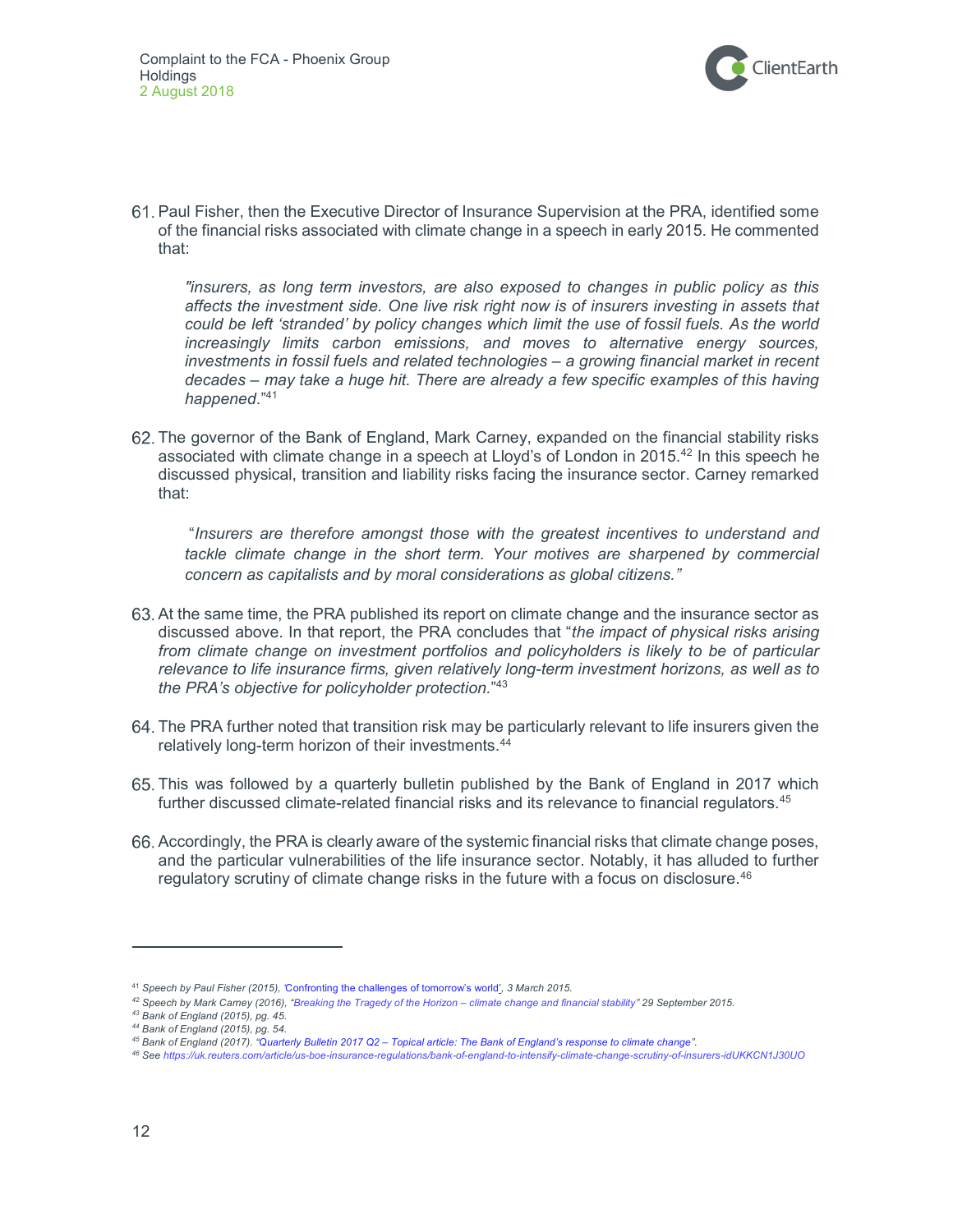

#### 3.1.4.2 The Financial Conduct Authority (FCA)

- The FCA has recently discussed climate change risks as part of its response to a Law Commission report on pension funds and social investment.<sup>47</sup>
- 68. In its response, it confirmed that "the FCA consider that financially material ESG risks, including climate change risks, should be incorporated into investment decision making". $48$
- While the comments are made in the context of pension funds, the investment challenges they face largely mirror those facing life insurers. Both pension funds and life insurers are vulnerable to the physical and transition risks discussed above. Against that backdrop, the FCA's comments are equally relevant to the present Complaint.
- Furthermore, the FCA recently responded to the Environmental Audit Committee's Green Finance report. They listed a number of proactive steps which they are taking with regard to climate change-related disclosures.
- 71. As part of this, the FCA stated it will "highlight to issuers the need to make adequate disclosures regarding materially important information, including information that allows investors to understand how ESG matters affect the valuation of a listed company's securities and how these matters are managed by the company."<sup>49</sup>
- It is ClientEarth's submission that this Complaint represents an opportunity for the FCA to take action in line with its recent statement.

#### 3.1.4.3 The Financial Reporting Council (FRC)

- The FRC is responsible for reviewing annual reports to monitor compliance with accounting requirements and reporting frameworks.<sup>50</sup> Climate change has been a strong theme identified in the FRC's Annual Reviews of Corporate Reporting for both 2015/2016 and 2016/2017.
- 74. In the 2015/2016 Review, the FRC states that: "We encourage companies to consider a broad range of factors when determining the principal risks and uncertainties facing the business, for example cyber-crime and climate change."<sup>51</sup>

<sup>47</sup> Law Commission (2017). "Pension Funds and Social Investment " Law Comm No. 374 printed 22 June 2017.

<sup>48</sup> Department for Work & Pensions (2018). "Pension funds and social investment: the Government's final response" June 2018.

<sup>&</sup>lt;sup>49</sup> Letter from David Geale, Director of Policy at the FCA, to Mary Creagh MP, Chair of the Environmental Audit Committee, dated 6 July 2018.

<sup>50</sup> Financial Reporting Council (2017). "FRC Roles and Responsibilities: Schedule of Functions and Powers" June 2017.

<sup>51</sup> Financial Reporting Council (2016). "Annual Review of Corporate Reporting 2015/2016". October 2016.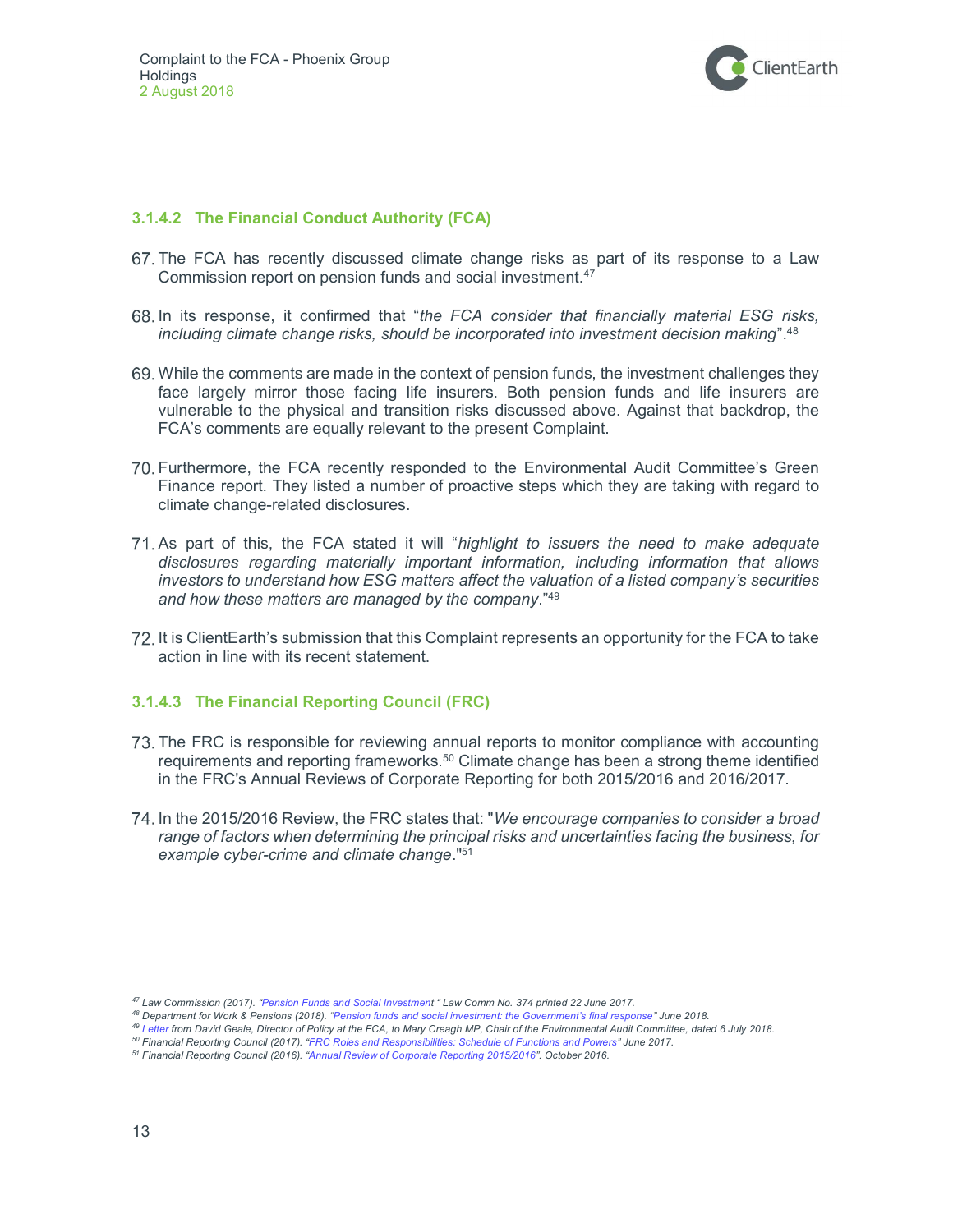

- 75. In the 2016/2017 Review, the FRC stated that "we expect reference to be made to the impact of climate change where relevant for an understanding of the company's activities."  $52$
- 76. In 2017, the FRC also published a draft of proposed amendments to their Guidance on the Strategic Report, which specifically highlights climate change as an example of the type of risk that entities should be considering.
- This echoes the increasing importance that investors are placing on climate-related disclosures. Stephen Haddrill, CEO of the FRC, has written that investors have "expressed surprise that risks relating to data protection in IT system / cyber risks and risks from climate change are not reported more often as principal risks."<sup>53</sup>

#### 3.1.5 Sectoral Recognition of the Risks Posed by Climate Change

- 78. The Sustainable Insurance Forum ("SIF") has recognised that "climate change is one of the most serious long-term threats to the financial system. Insurance is one of the financial subsectors most exposed to climate-related risks, being potentially exposed on both sides of its balance sheet.<sup>"54</sup> This has been echoed in research with LeBlanc and Linkin identifying insurance as the "canary in the coal mine" for climate-related financial risks.<sup>55</sup>
- 79. Importantly, SIF also warns insurance companies against "prematurely concluding that climate-related risks are not material based on a certain perception of their longer-term nature."<sup>56</sup>
- As a result of the significance of climate change risks, SIF has been working with the International Association of Insurance Supervisors ("IAIS") to produce an "Issues Paper on Climate Change Risks to the Insurance Sector". The paper states that "physical and transition risks may pose different strategic, operational, and reputational risks to insurers across underwriting and investment business. While certain climate-related risk factors are long-term in nature, some are already having material impacts".<sup>57</sup>
- Some insurance companies have already made significant progress in recognising the material risks posed by climate change. This can be seen in the annual reports produced by other leading insurers.

<sup>52</sup>Financial Reporting Council (2017). "Annual Review of Corporate Reporting 2016/2017". October 2017.

<sup>53</sup> Letter from Stephen Haddrill to the Audit Committee Chairman dated 15 December 2015.

<sup>54</sup> Sustainable Insurance Forum (2017). "Leading Insurance Supervisors Support Adoption of Climate Disclosure Recommendations" Response to FSB TCFD Recommendations Report public consultation.

<sup>55</sup> LeBlanc, A. and Linkin, M. (2010). "Insurance industry". InClimate Change Adaptation in New York City: Building a Risk Management Response: New York City Panel on Climate Change 2010 Report, pp. 113, New York, NY: Annals of the New York Academy of Sciences. <sup>56</sup> Sustainable Insurance Forum (2017).

<sup>57</sup> International Association of Insurance Supervisors and Sustainable Insurance Forum (2018). "Issues Paper on Climate Change Risks to the Insurance Sector." pg. 17.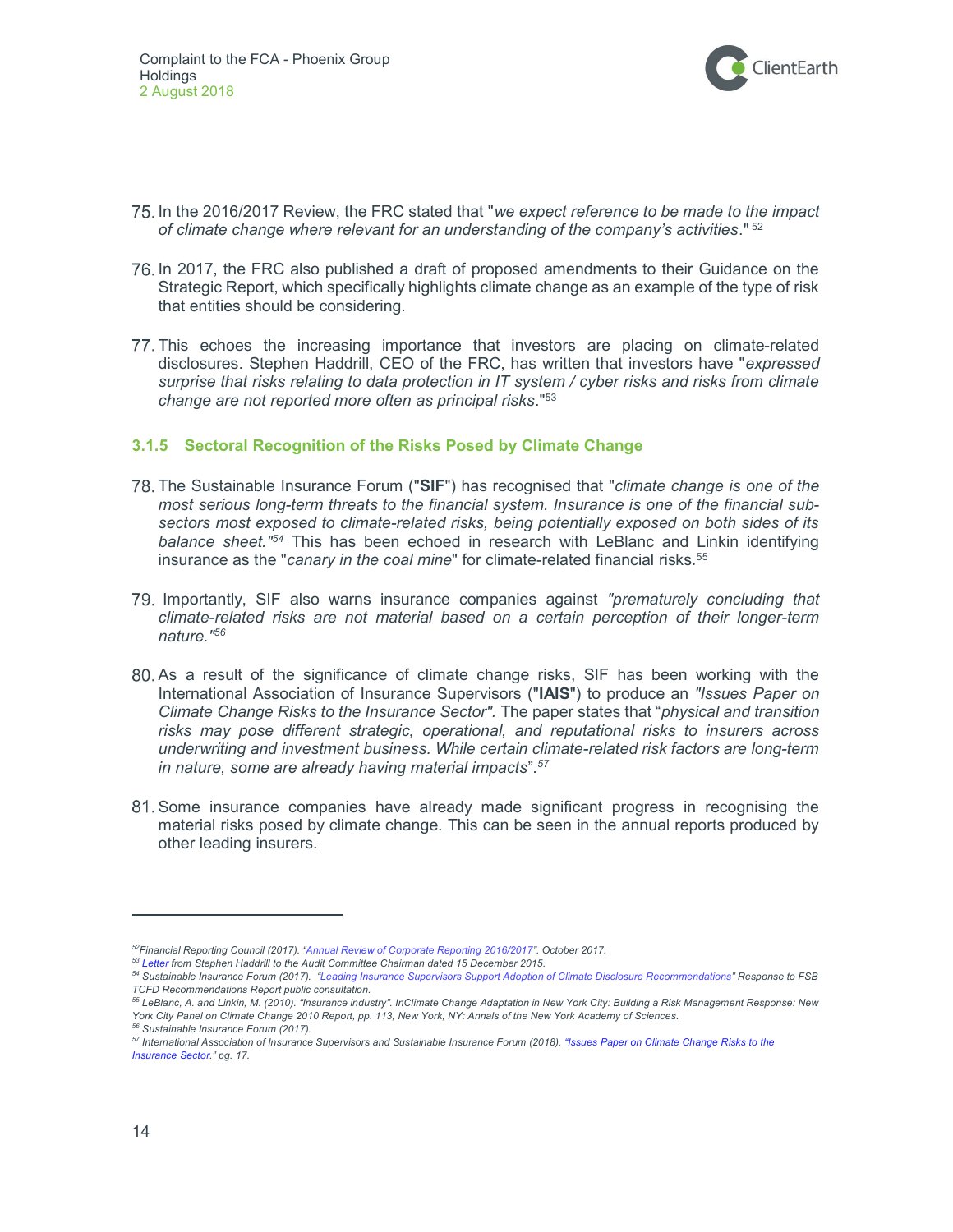

- 82. For instance, AXA recognises in its annual report that "the consequences of climate change are expected to significantly impact the insurance industry, including with respect to risk perception, pricing and modelling assumptions, and the need for new insurance products, all of which may create unforeseen risks not currently known to us".<sup>58</sup>
- 83. A further example is provided in the annual report of Aviva. In describing their principal risks, they include "Climate change - potentially resulting in higher than expected weather-related claims (including business continuity claims) and inaccurate pricing of general insurance risk, as well as adversely impacting economic growth and investments markets. Trend - increasing. Risks impacted: General insurance risk, credit risk, market risk." 59
- Additionally, Prudential's annual report describes how climate change is creating a number of potential near term risks. It specifically discusses investment risk, liability risk, and reputational risks.<sup>60</sup>
- 85. In light of the above, it is clear that climate change poses challenges beyond the traditional risks often identified by insurance companies. It is therefore imperative that insurance companies disclose these risks to their shareholders and explain how they are being managed. Indeed, SIF has recognised the "critical importance" of adequate climate disclosure.<sup>61</sup>
- A framework for disclosing climate-related financial risks was published by the Task Force on Climate-related Financial Disclosures in June  $2017<sup>62</sup>$  This recommended framework was accompanied by sector-specific supplemental guidance on implementation for the insurance industry.<sup>63</sup> Accordingly, there are existing sources of advice on how material climate-related risks should be disclosed.

### 3.2 Additional Material Climate-risk Factors Applicable to Phoenix

- As the UK's leading consolidator of closed life funds with £74 billion of assets under management, Phoenix faces significant challenges from climate change.
- Life insurers are particularly susceptible to risks which affect their investments. Investment returns are critical to fulfilling longer-term obligations on their saving, pension and annuity

<sup>58</sup> AXA Annual Report 2017.

<sup>59</sup> Aviva plc Annual Report 2017.

<sup>60</sup> Prudential Annual Report 2017.

<sup>&</sup>lt;sup>61</sup> Sustainable Insurance Forum (2017).

<sup>62</sup> Task Force on Climate-related Financial Disclosures (2017). "Recommendations of the Task Force on Climate-related Financial Disclosures". June 2017.

<sup>&</sup>lt;sup>63</sup> Task-Force on Climate-related Financial Disclosures (2017). "Annex: Implementing the Recommendations of the TCFD" June 2017.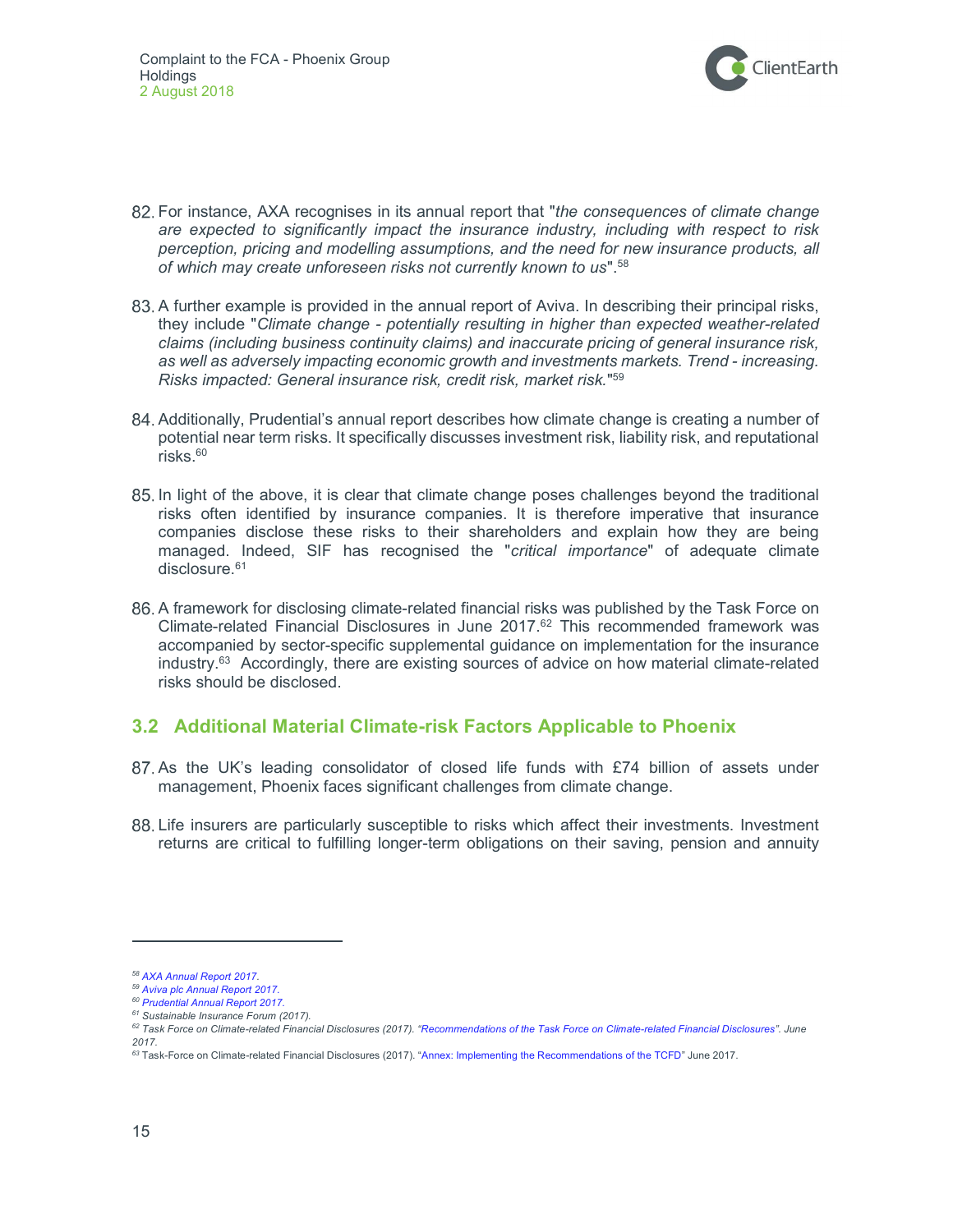

liabilities.<sup>64</sup> Indeed, Phoenix's operating profit is based on expected long-term investment returns.<sup>65</sup>

- 89. Phoenix' sensitivity to fluctuation in those returns therefore gives rise to market risk. Many of the funds held by Phoenix expose the company to such risks. In particular:
	- a. With-profit funds exposes shareholder capital to economic movements. This type of product comprises 40% of Phoenix's key products.<sup>66</sup>
	- b. Protection policies and annuities also expose shareholders to investment risks. These comprise 17% of Phoenix's key products.<sup>67</sup>
	- c. Phoenix is exposed to the mismatch between liability portfolios and asset investment portfolios.<sup>68</sup>
- Market risk is considered the most material risk for life insurers by the PRA, and Phoenix itself classifies market risk in their highest risk universe category. With that in mind, the systemic financial risks posed by climate change should logically be of paramount concern to Phoenix.
- Climate change risks affects a multitude of different asset classes and acts over a range of temporal and geographical scales. Phoenix's assets may therefore be highly vulnerable to the physical and transition risks discussed above. Furthermore, the correlation between these risks due to the underlying driver of climate change may further amplify their impact.
- 92. Phoenix is also likely to be particularly vulnerable to the long-term aspects of climate changerelated risk. Life insurers typically hold assets to match their liabilities towards policyholders. These policies are long-term in nature and can span several decades. The assets matching these long-term liabilities are often held until maturity. The PRA has recognised that "on these timescales, the challenges of climate change become very real and significant".<sup>69</sup>
- The PRA estimates that life insurers' exposure to the energy sector alone is 5% of total life assets. However, as discussed above, it is not only the energy sector which is potentially affected. Accordingly, life insurers' overall exposure to climate risks is likely to be far greater than 5% of total life assets. As a life insurer, Phoenix may therefore be particularly exposed.

<sup>&</sup>lt;sup>64</sup> Bank of England (2015).

<sup>&</sup>lt;sup>65</sup> See Phoenix's Annual Report 2017.

<sup>&</sup>lt;sup>66</sup> See Phoenix's Annual Report 2017, pg. 13.

 $67$  Ibid.

<sup>68</sup> See Phoenix's Annual Report 2017, pg. 141.

<sup>69</sup> Bank of England (2015), pg. 3.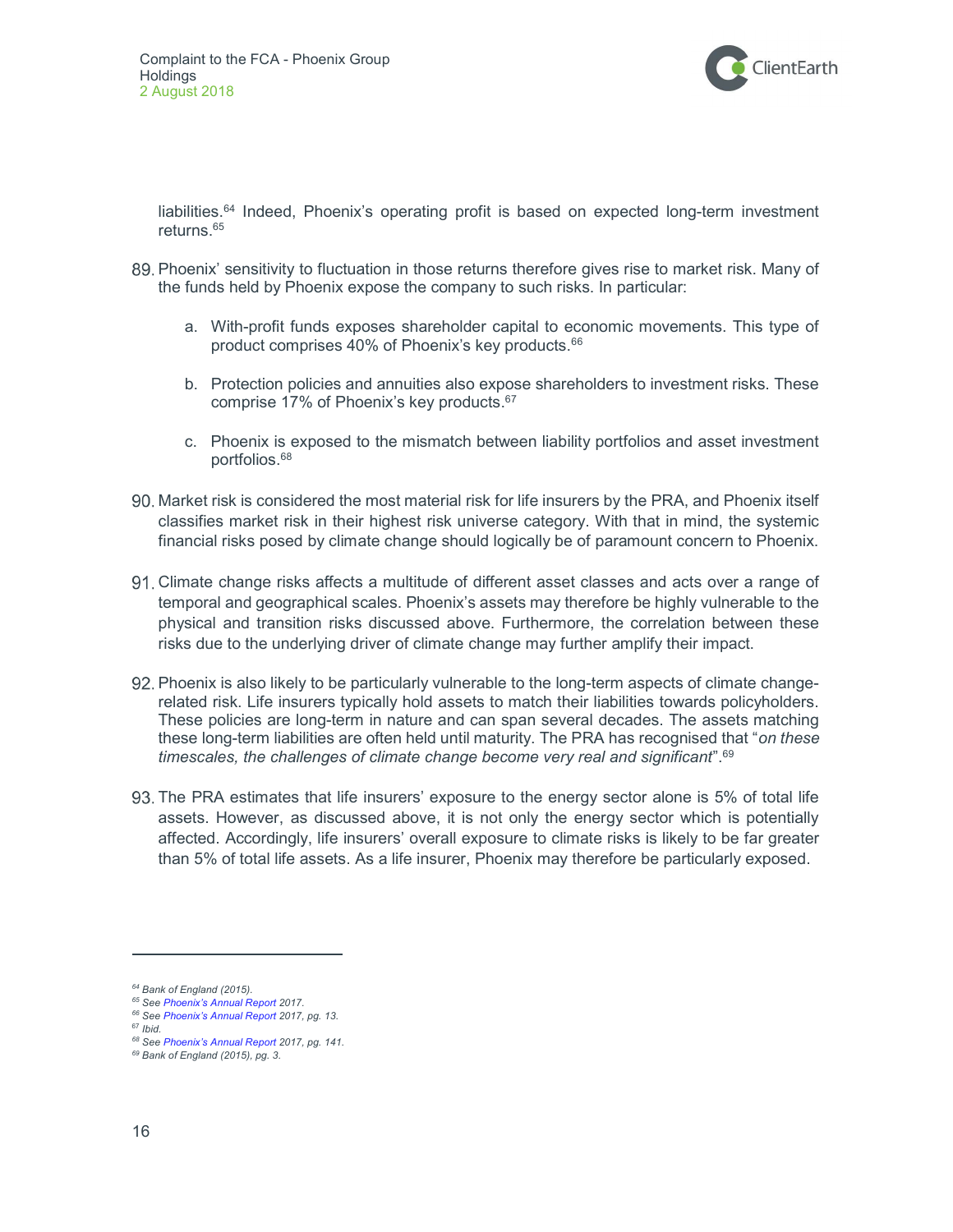

 Accordingly, for all the reasons given in this section (3) climate change constitutes a material business risk for Phoenix.

## 4 The Law

- 95. The Transparency Directive<sup>70</sup> was issued on 15 December 2004 and revised in 2013. Its purpose is to increase transparency and promote the flow of information to market participants in order to enhance investor protection and market efficiency.
- 96. According to the preamble, "the disclosure of accurate, comprehensive and timely information about security issuers builds sustained investor confidence and allows an informed assessment of their business performance assets."<sup>71</sup>
- The section of the FCA Handbook which relates to the implementation of the Transparency Directive in the United Kingdom is the Disclosure Guidance and Transparency Rules ("DTRs"). The three provisions of the DTRs which are relevant to this Complaint are set out below.
	- a. DTR 1A.3.2 R states that "an issuer must take all reasonable care to ensure that any information it notifies to a [Regulatory Information Service] is not misleading, false or deceptive and does not omit anything likely to affect the import of the information."
	- b. DTR 4.1.5 R states that "an issuer's financial report must include:... (2) a management report...."
	- c. In turn, DTR 4.1.8 R states that "the management report must contain:  $\ldots$  (2) a description of the principal risks and uncertainties facing the issuer" (emphasis added).
- 98. The DTRs do not provide a definition of the term "*principal risks and uncertainties*". However, these requirements appear to be synonymous with section 414C(2)(b) of the Companies Act 2006 which requires companies to disclose "a description of the principal risks and uncertainties facing the company" in the "strategic report".
- 99. On that basis, we can look to secondary sources for guidance on the term "principal risks and uncertainties". In 2014, the FRC published its Guidance on the Strategic Report ("FRC Guidance").
- 100. This guidance is described by the FRC as being persuasive although not mandatory. As such, the following paragraphs of the FRC Guidance provide an authoritative indication as to what constitutes a principal risk or uncertainty.

<sup>70</sup> Directive 2004/109/EC

<sup>71</sup> Paragraph (1) of Directive 2004/109/EC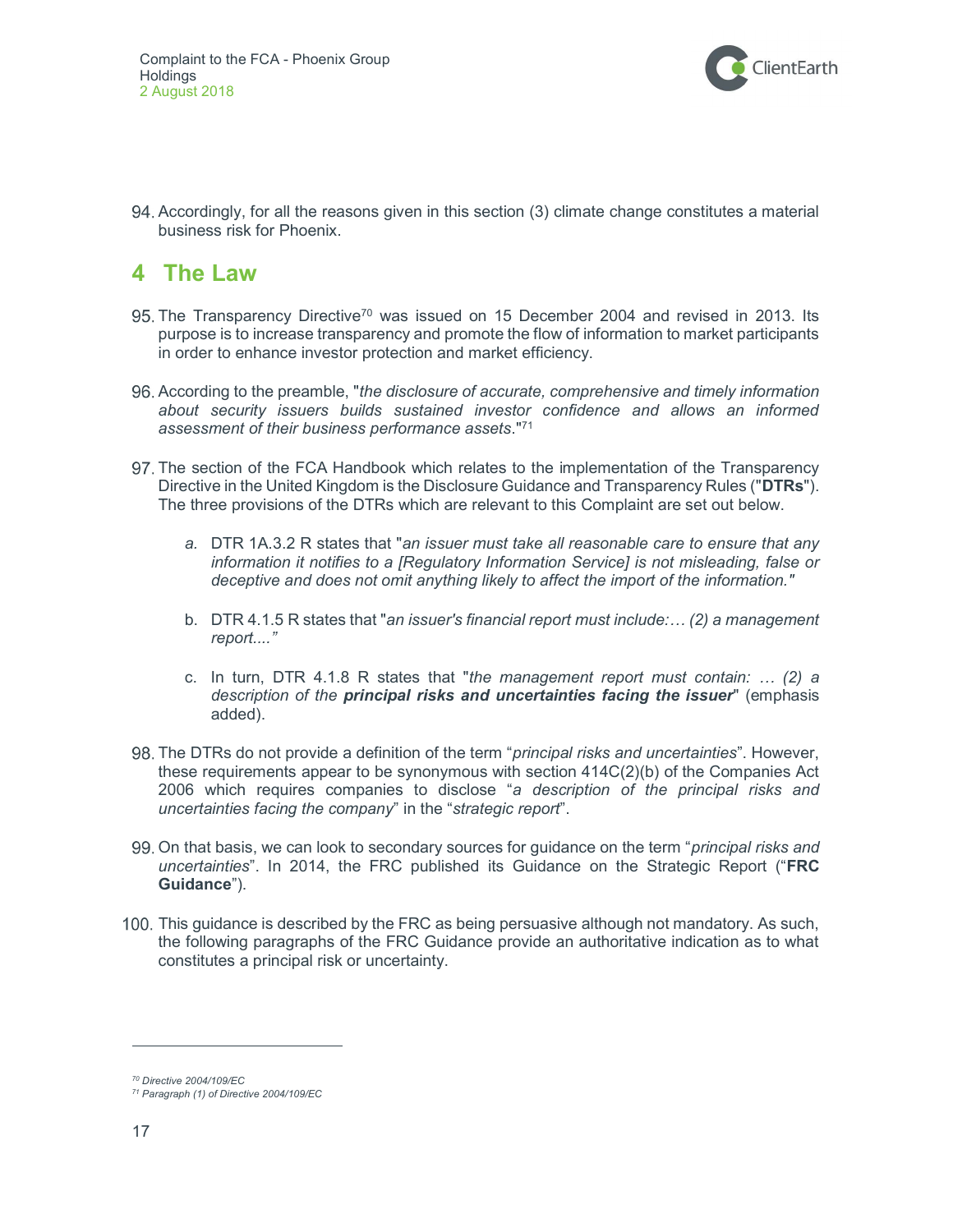

- a. Paragraph 5.1 states that "Information is material if its omission or misrepresentation could influence the economic decisions shareholders take on the basis of the annual report as a whole."
- b. Paragraph 5.3 states that "Materiality is an entity-specific aspect of relevance based on the nature or magnitude (or both) of the actual or potential effect of the matter to which the information relates in the context of an entity's annual report. It requires directors to apply judgement based on their assessment of the relative importance of the matter to the entity's development, performance, position or future prospects."
- c. Paragraph 5.4 states that: "Materiality in the context of the strategic report will depend on the nature of the matter and magnitude of its effect, judged in the particular circumstances of the case."
- d. Paragraph 5.7 states that "the terms 'key' … and 'principal' … refer to facts or circumstances that are (or should be) considered material to a shareholder's understanding of the development, performance, position or future prospects of the business."
- e. Paragraph 7.24 states that "The risks and uncertainties included in the strategic report should be limited to those considered by the entity's management to be material to the development, performance, position or future prospects of the entity."
- f. Paragraph 7.25 states that "Directors should consider the full range of business risks, including both those that are financial in nature and those that are non-financial. Principal risks should be disclosed and described irrespective of how they are classified or whether they result from strategic decisions, operations, organisation or behaviour, or from external factors over which the board may have little or no direct control."
- 101. In light of this guidance, it is ClientEarth's submission that:
	- a. in order to satisfy DTR 4.1.8 R, the management report must include a description of all the principal risks and uncertainties facing the company;
	- b. for the purpose of DTR 4.1.8 R, 'principal risks and uncertainties facing the company' means facts or circumstances that are (or should be) considered material to a shareholder's understanding of the development, performance, position or future prospects of the business;
	- c. for the purpose of DTR 4.1.8 R, 'material' facts or circumstances are facts or circumstances which a reasonable director in the position of Phoenix's directors would identify and consider could influence the economic decisions shareholders take on the basis of the annual report as a whole.
- 102. It was shown in section (3) above that climate change-related risks are material to Phoenix. Furthermore, a reasonable director of a FTSE 250 life insurance company should be aware of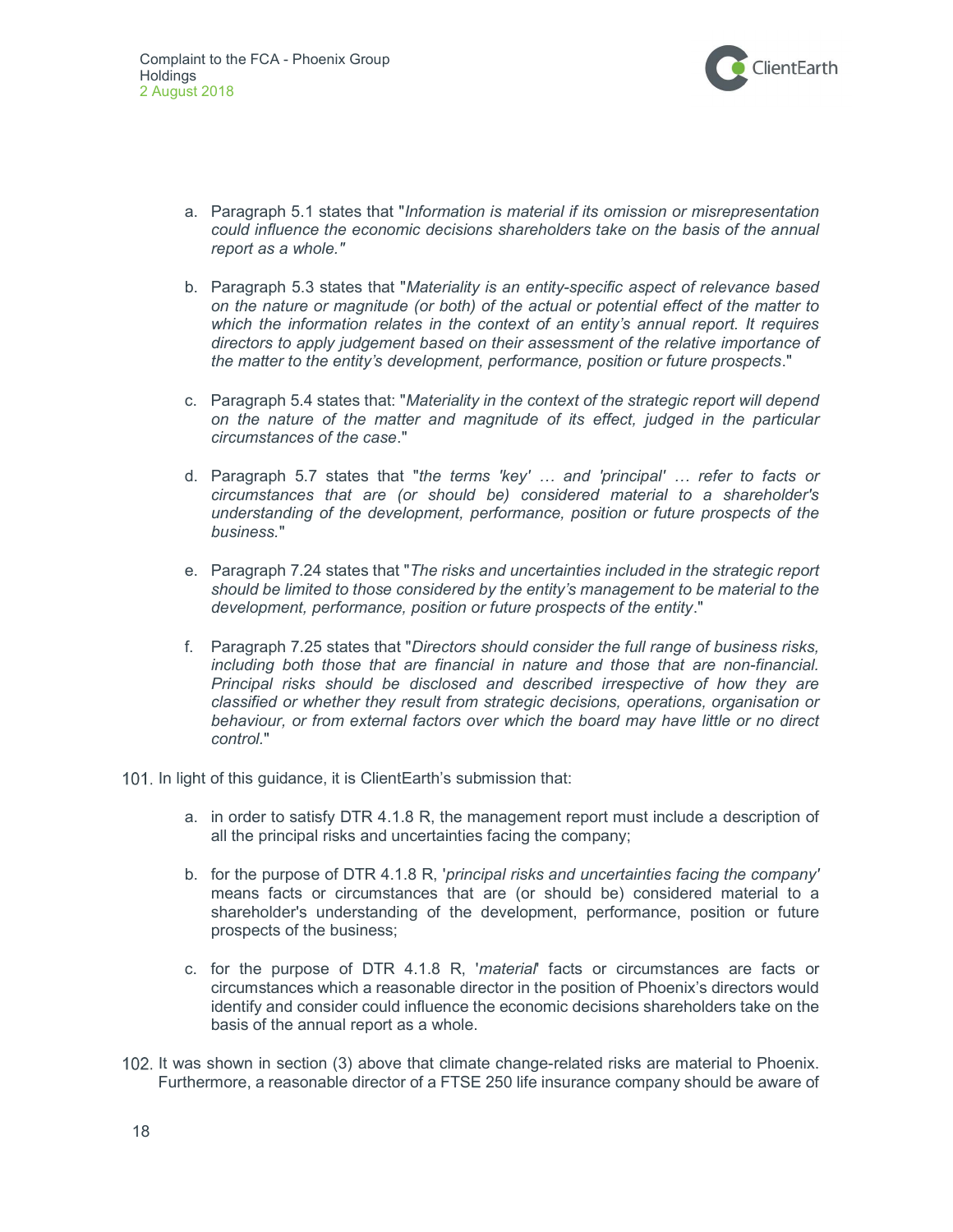

these risks given that UK financial regulators have repeatedly flagged climate change-related risks since 2015. Accordingly, Phoenix must disclose material climate change-related risks in their annual report.

# 5 Phoenix's Breach of its Legal Duties

- 103. The discussion in section (3) of this Complaint made it clear that climate change poses a material risk to the life insurance sector. In addition, Phoenix's business model comprises numerous elements which are particularly susceptible to climate risks.
- 104. In accordance with the laws set out in section (4) of this Complaint, Phoenix has a legal duty to disclose the principal risks and uncertainties facing its business.
- 105. Despite this, Phoenix makes no reference to climate change in its annual report.
- 106. Phoenix is therefore in breach of DTR 4.1.8 R as it has failed to disclose a principal risk and uncertainty affecting its business. (Breach 1)
- 107. Consequently, Phoenix is also in breach of DTR 1A.3.2 R for omitting information which is likely to affect the import of the annual report. (Breach 2)

## 6 Request to the FCA

- 108. The annual report is a key resource which enables investors to assess the nature and value of a particular business. Phoenix's failure to adequately disclose principal climate risks may therefore hamper their investors' ability to make an informed assessment.
- 109. The FCA has the following powers under section 91(1ZA) of the Financial Services and Markets Act 2000 ("FSMA"):

"If the FCA considers that -

- (a) an issuer who has requested or approved the admission of a financial instrument to trading on a regulated market,
- (b) a person discharging managerial responsibilities within such an issuer, or
- (c) a person connected with such a person discharging managerial responsibilities,

has contravened any provision of disclosure rules, it may impose on him a penalty of such amount as it considers appropriate."

110. Furthermore, the FCA may take the following measures under LR 1.3.2 R of the Listing Rules: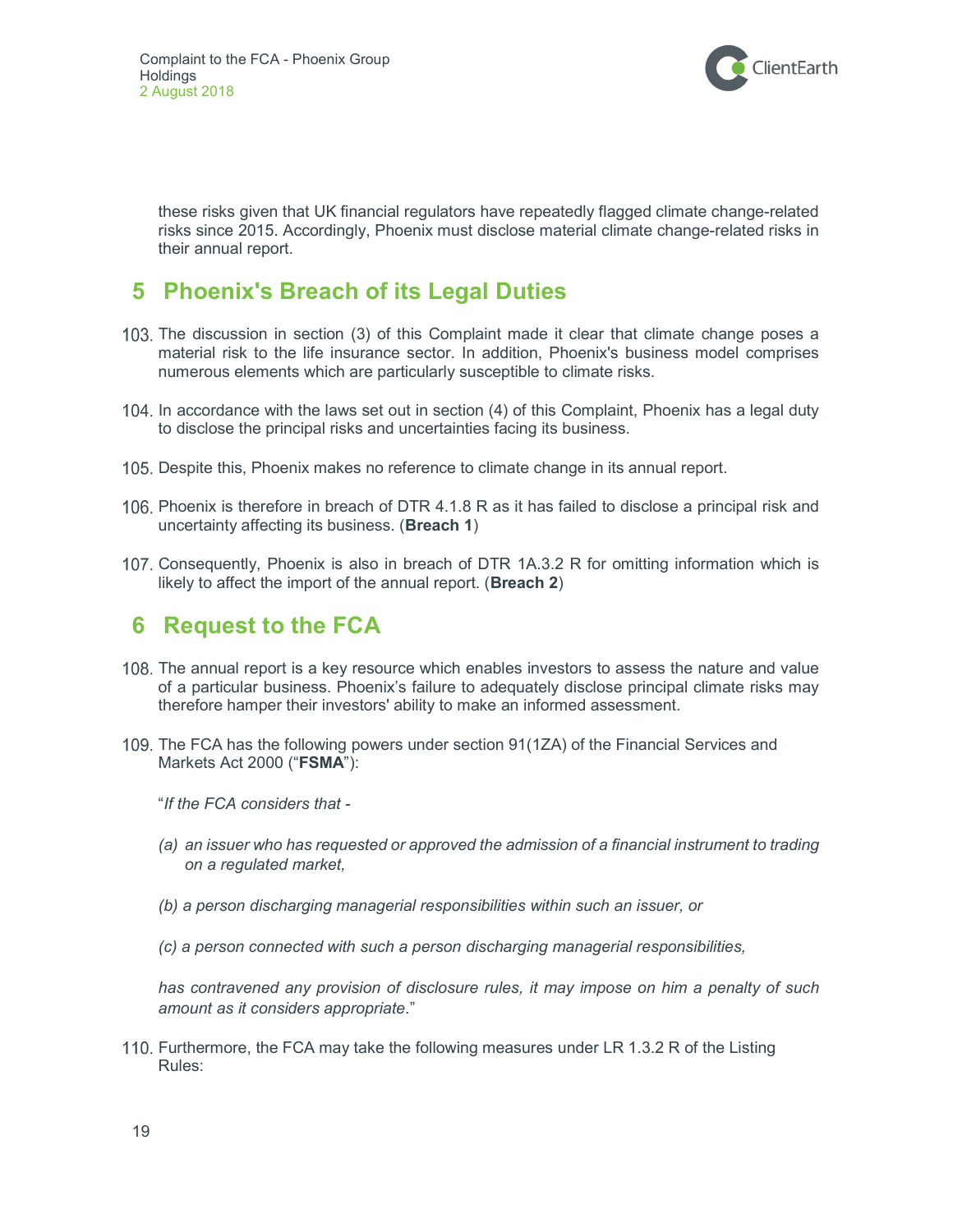

- (1) "The FCA may, at any time, require an issuer to publish such information in such form and within such time limits as it considers appropriate to protect investors or to ensure the smooth operation of the market. [Note: Article 16.2 CARD]
- (2) If an issuer fails to comply with a requirement under paragraph (1) the FCA may itself publish the information (after giving the issuer an opportunity to make representations as to why it should not be published). [Note: Article 16.2 CARD]"
- 111. In light of the legal breaches detailed above, ClientEarth requests that the FCA:
	- a. imposes a financial penalty on Phoenix in an amount it considers appropriate; and
	- b. requires Phoenix to publish information so as to rectify the above-referenced deficiencies in its annual report.
- 112. These steps are vital to ensure that investors have adequate information on Phoenix's exposure to climate change-related risks. For the reasons given above, it is important that the information in the public domain is both accurate, and legally compliant.
- 113. In the alternative, ClientEarth requests that the FCA publishes a statement censuring Phoenix in accordance with section 91(3) of FSMA.
- 114. Again, a public statement of this nature would put investors on notice that the information in Phoenix's annual report does not adhere to the standards required by law.
- 115. Please do not hesitate to contact us if we can be of any further assistance in relation to this complaint.